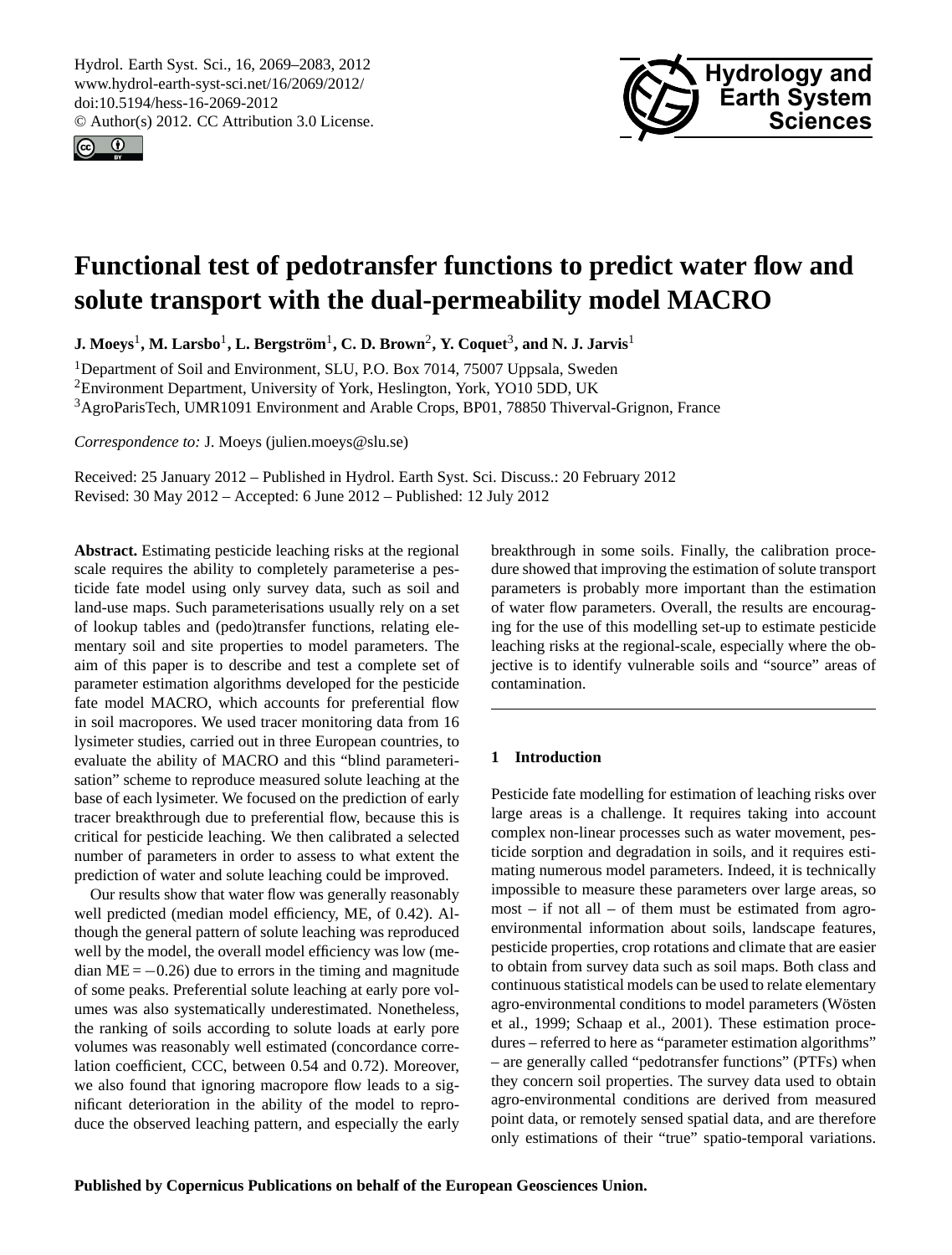So estimating pesticide leaching risks over large areas necessarily relies on a complete parameter inference system (Wagenet and Hutson, 1996; Soutter and Pannatier, 1996; Tiktak et al., 2002; Leterme et al., 2007), linking data and information on scarce measurements of agro-environmental conditions to fully parameterize a pesticide fate model. In such complex inference systems, sources of error are numerous (Dubus et al., 2003; Deng et al., 2009; Boesten, 2000; Heuvelink et al., 2010; Leterme et al., 2007): [\(1\)](#page-4-0) errors or uncertainties in the estimations of the agro-environmental geographic information system; [\(2\)](#page-4-1) errors in the parameter estimation algorithms; [\(3\)](#page-5-0) failure of the model to accurately reproduce the processes, also called structural errors; and [\(4\)](#page-6-0) errors arising from choices made by the modeller. Despite these possible sources of uncertainty, inference systems for estimating pesticide leaching risks are expected to become increasingly important tools for supporting work aimed at reducing the diffuse pollution of water bodies by pesticides. Indeed, the European "Thematic Strategy on the Sustainable use of Pesticides" (Commission of The European Communities (CEC), 2006) is expected to reinforce the need for tools allowing users to estimate where in the landscape a given pesticide, or pesticide program, may pose a risk. It is thus essential to have a clearer idea of the reliability of these inference systems.

Inference systems can be evaluated in different ways. Their ability to predict model parameter values can be directly tested against databases of measured data (Vereecken et al., 2010). However, the number of parameters that needs to be tested is large, and there can be important scale differences between the processes described in the model and the samples used to test the inference system. Alternatively, the inference system can be tested together with the model for its ability to reproduce measurements of water and solute transport in soils. This "functional" approach (Finke et al., 1996) also implicitly accounts for parameter sensitivity: errors in the estimation of the most sensitive parameters will affect the predictions more than errors in the estimation of less sensitive parameters.

Including a given process into pesticide risk assessments not only requires being able to model the process at stake, but also being able to estimate the parameters of the model related to this process with sufficient precision. For example, processes such as kinetic sorption are generally not considered, because little is known about how the parameters can be estimated from survey data. Until recently, this was also the case for preferential flow in soils. Despite an increasing amount of experimental evidence proving that preferential flow occurs quite frequently (Jarvis, 2007), and despite a large body of literature on preferential flow modelling (Gerke,  $2006$ ; Simùnek et al.,  $2003$ ), the process has not been considered in regional modelling of pesticide leaching risks. The recently completed FOOTPRINT EU-FP6 project made significant progress regarding our understanding of the agropedological factors triggering preferential flow in soil (Jarvis,

# **2070 J. Moeys et al.: Functional test of pedotransfer functions**

2007), methodologies for predicting the extent of macropore flow (Jarvis et al., 2009; Lindahl et al., 2009) and the estimation of macropore flow parameters in the dual-permeability model MACRO (Jarvis et al., 2007).

This paper presents the parameter estimation algorithms in the FOOTPRINT inference system, including those for macropore flow, and evaluates the ability of MACRO to predict solute leaching breakthrough when parameterised in this way. Our aim was to assess the ability of the MACRO model to predict solute leaching in soils when only basic site, soil and crop properties are available and model parameters are estimated from estimation algorithms (i.e. no calibration is done). Although the ultimate goal is to predict regional-scale leaching of pesticides, we focused in this study on tracer transport, since one key question is the reliability of the pedotransfer functions used to estimate transport parameters in MACRO, especially those related to macropore flow. Predictions of pesticide leaching are also very sensitive to uncertainty in sorption and degradation parameters (Vanderborght et al., 2011), which might overshadow the effects of errors in transport parameterisation. Estimating the impact of uncertainties in sorption and degradation on pesticide leaching is therefore out of the scope of this work. We compared MACRO simulations of water flow and tracer leaching from 16 different soils against measurements from cropped lysimeters containing undisturbed soils exposed to natural long-term weather conditions. In a second step, we used a simple procedure to investigate the potential for improving the simulation results by calibrating two parameters important for water flow simulations and two parameters important for solute transport. We also quantified the deterioration in model predictions that occur when macropore flow is neglected.

# **2 Materials and methods**

#### **2.1 Lysimeter studies and weather data**

We collected 16 datasets describing lysimeter experiments carried out in six different studies in Sweden, France and the United Kingdom. Table 1 summarises the major characteristics of the 16 lysimeter experiments, and Table 2 summarises the properties of the different soils.

The first study ("Ultuna 1") includes five soil types from southern and central Sweden included in a long-term soil fertility experiment (Ekebo, Fjärdingslöv, Högåsa, Kungsängen and Vreta soils). Detailed soil descriptions can be found in Kirchmann et al. (1999, 2005) and Kirchmann (1991). Replicate one-meter-long lysimeters were collected in 1999 (Djodjic et al., 2004). Bromide leaching experiments were conducted in these soils between mid-October 2007 and December 2008, at Ultuna, Uppsala (59.82◦ N, 17.65◦ E). The weather station was located less than a kilometre away from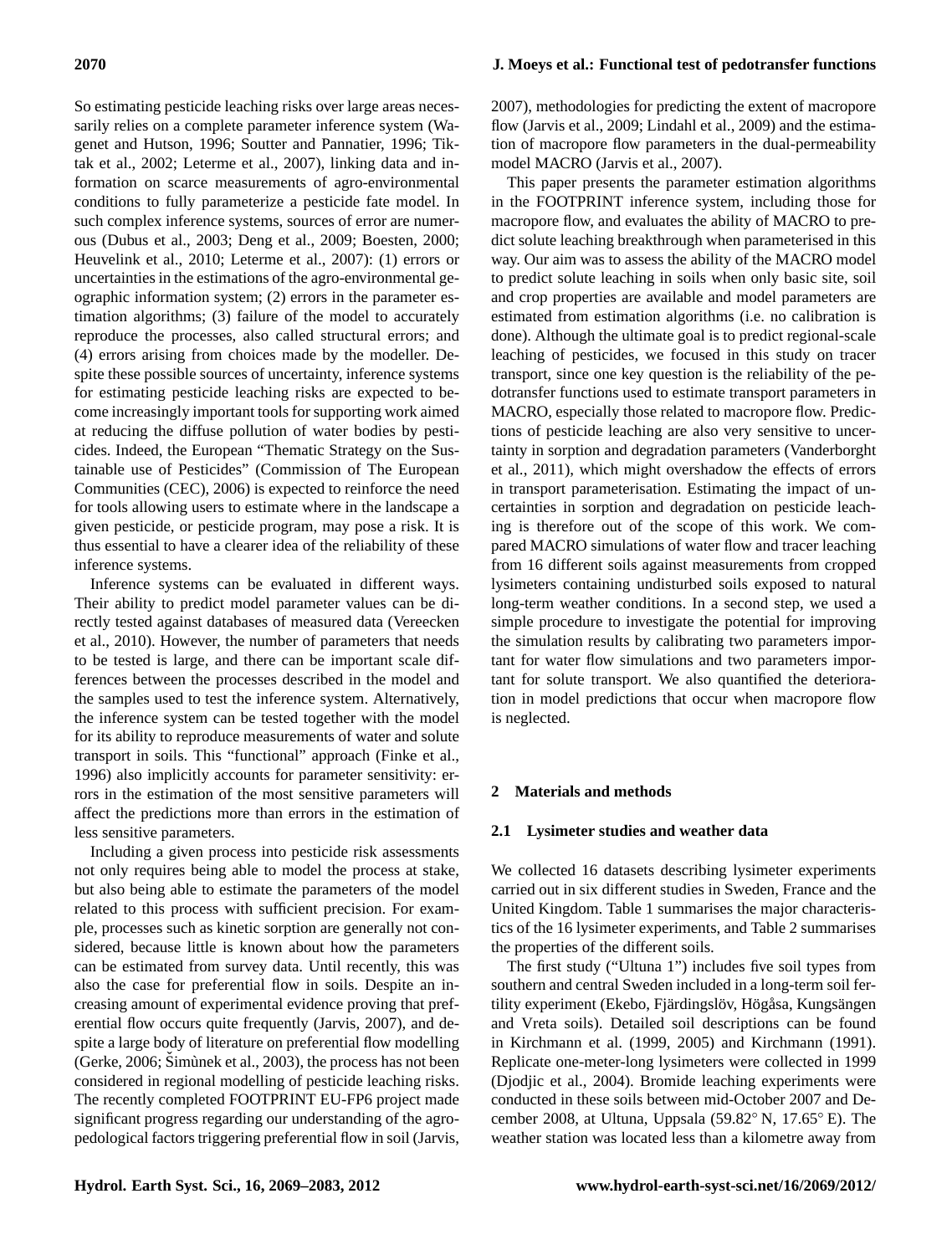| <b>Experiment</b> location | Experiment reference             | Time frame<br>[year] | Duration<br>[days] | Soils (number of replica)                       |
|----------------------------|----------------------------------|----------------------|--------------------|-------------------------------------------------|
| Ultuna 1 (Sweden)          | Larsbo M., unpublished data      | 2007-2008            | $311 - 434$        | Ekebo (5), Fjärdingslöv (5), Högåsa (5),        |
|                            | Soils from Dojdjic et al. (2004) |                      |                    | Kungsängen (5), Vreta (4)                       |
| Ultuna 2 (Sweden)          | Bergström and Jarvis (1993)      | 1989–1990            | 307                | Mellby $(2)$                                    |
| Ultuna 3 (Sweden)          | Bergström et al. (2011)          | 2006–2008            | 711                | Lanna (4), Nåntuna (4)                          |
| Villamblain (France)       | Vachier P., unpublished data     | 1995-1998            | 975                | Villamblain (2 soils, 1 rep. each)              |
| Silsoe (UK)                | Brown et al. $(2000)$            | 1994–1996            | 529                | Cuckney $(2)$ , Sonning $(1)$ , Ludford $(2)$ , |
|                            |                                  |                      |                    | Enborne $(2)$ , Isleham $(2)$                   |
| Brimstone (UK)             | Beulke et al. (2001)             | 1994–1995            | 38                 | Brimstone (2)                                   |

**Table 1.** Characteristics of the lysimeter experiments used for assessing MACRO and FOOTPRINT estimation algorithms.

**Table 2.** Characteristics of the different soils. Texture classes are given according to the USDA system ("Cl" = "Clay", "Si" = "Silt" or "Silty", "Sa" = "Sand" or "Sandy" and "Lo" = "Loam" or "Loamy"). Texture, organic carbon, bulk density and stone content values are the average values of the different layers concerned weighted by their thicknesses.

| Name             | Soil type                                       | <b>Topsoil</b><br>texture | Subsoil<br>texture | Topsoil<br><b>OC</b> | Bulk<br>density       | Stone<br>content | Profile<br>depth | Number of<br>horizons<br>in profile |
|------------------|-------------------------------------------------|---------------------------|--------------------|----------------------|-----------------------|------------------|------------------|-------------------------------------|
|                  |                                                 |                           |                    | $(\%)$               | $(\text{kg dm}^{-3})$ | (% )             | (m)              | $(-)$                               |
| Ekebo            | Oxyaquic Eutrocept <sup>1</sup>                 | Lo                        | Lo                 | 2.4                  | 1.45                  | 6                | 1.0              | 6                                   |
| Fjärdingslöv     | Oxyaquic <sup>1</sup>                           | SaLo                      | SaLo               | 1.3                  | 1.69                  | 3                | 1.0              | 5                                   |
| Högåsa           | Humic Dystrocryept <sup>1</sup>                 | LoSa                      | Sa                 | 1.7                  | 1.42                  | $\boldsymbol{0}$ | 1.0              | 6                                   |
| Kungsängen       | Typic Haplaquept <sup>1</sup>                   | C <sub>1</sub>            | C <sub>1</sub>     | 2.1                  | 1.31                  | $\theta$         | 1.0              | 3                                   |
| Vreta            | Oxyaquic Haplocryoll <sup>1</sup>               | Cl                        | Cl                 | 1.7                  | 1.43                  | $\theta$         | 1.0              | 5                                   |
| Mellby           | Uderic Haploboroll <sup>1</sup>                 | SaLo                      | Sa                 | 3.4                  | 1.33                  | $\Omega$         | 1.0              | $\overline{4}$                      |
| Lanna            | Fluventic Haplumbrept <sup>1</sup>              | <b>SiCl</b>               | Cl                 | 2.4                  | 1.35                  | $\overline{0}$   | 1.1              | 4                                   |
| Nåntuna          | (unknown)                                       | LoSa                      | Sa                 | 1.2                  | 1.43                  | $\theta$         | 1.1              | 5                                   |
| Villamblain 1    | Eutric Cambisol/Haplic Calcisols <sup>2,3</sup> | SiCILo                    | Lo                 | 1.4                  | 1.16                  | 25               | 1.5              | 4                                   |
| Villamblain 2    | Eutric Cambisol/Haplic Calcisols <sup>2,3</sup> | SiCILo                    | Lo                 | 1.4                  | 1.16                  | 18               | 1.5              | 5                                   |
| Cuckney          | Argic ustipsamment <sup>1</sup>                 | Sa                        | Sa                 | 0.7                  | 1.51                  | 1                | 1.1              | 4                                   |
| Sonning          | Udic paleudalf <sup>1</sup>                     | SaLo                      | SaLo               | 1.0                  | 1.57                  | 33               | 1.1              | 5                                   |
| Ludford          | Ultic haplustalf <sup>1</sup>                   | SaLo                      | SaLo               | 1.0                  | 1.79                  | $\theta$         | 1.1              | 5                                   |
| Enborne          | Vertic fluvaquent <sup>1</sup>                  | SaClLo                    | SaClLo             | 4.0                  | 1.12                  | 8                | 1.1              | 5                                   |
| Isleham          | Terric medisaprist <sup>1</sup>                 | Lo                        | SaLo               | 28.9                 | 0.69                  | $\Omega$         | 1.1              | 6                                   |
| <b>Brimstone</b> | pelo-stagnogley Denchworth series <sup>4</sup>  | Cl                        |                    | 3.3                  | 1.15                  | $\overline{0}$   | 0.3              | $\overline{2}$                      |

<sup>1</sup> USDA Soil Survey classification; <sup>2</sup> World Reference base for Soil Classification; <sup>3</sup> Soils in Villamblain present heterogeneities between and within the soil profiles; <sup>4</sup> UK Soil Survey Classification.

the lysimeter station. All lysimeters were under permanent grass during the experiment.

The second study ("Ultuna 2") comprises tracer experiments using chloride-36 conducted in 1990 on one soil taken from a site in southern Sweden (Mellby soil; Bergström et al. (1994). Chloride-36 was applied in mid-June 1990 to replicate lysimeters planted with spring barley (*Hordeum distichum L.*). The lysimeter station was located at Ultuna, Uppsala, and is described in detail by Bergström (1992).

The third study ("Ultuna 3") comprises tracer experiments conducted on replicate lysimeters taken from a structured clay soil (Lanna) and a sand (Nåntuna), presented in Bergström et al. (2011). Bromide was applied 18 October 2006 to replicate lysimeters, and leachate was collected during two years. All lysimeters, which were placed in the lysimeter station at Ultuna, were cultivated with spring barley, and harvested early September.

The fourth study includes two lysimeters, from the same soil type, and was based on a bromide tracer experiment conducted in Villamblain, in the "Petite Beauce" region, France (48.01◦ N, 1.55◦ E), between 1996 and 1998. Soils were cultivated with winter wheat, maize, and winter wheat during the experiment, and bromide was applied at the end of January 1996. It was observed in this study that bromide had a negative effect on crop growth (but the effect was not quantified).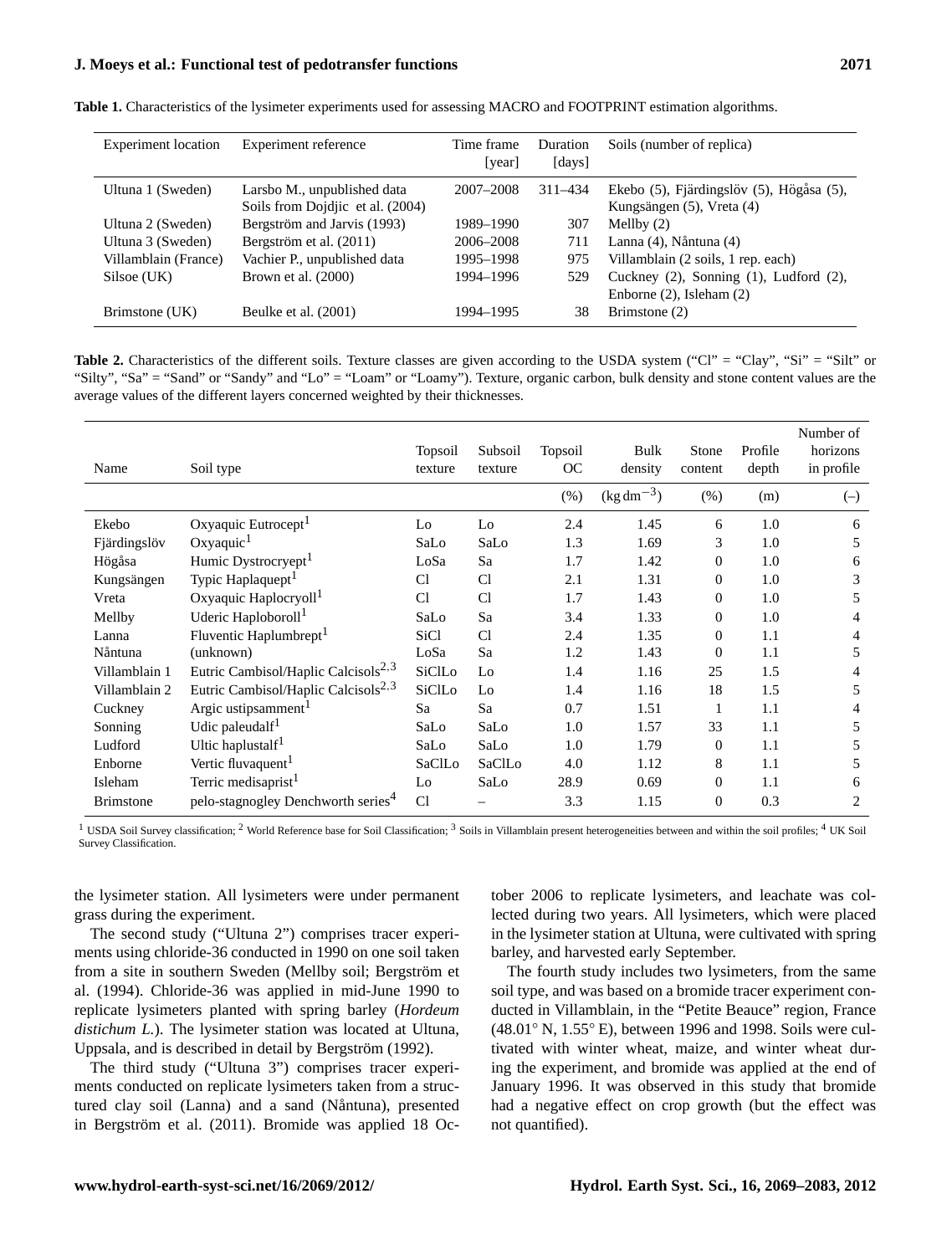

**Fig. 1.** Textures of the different horizons of the 16 soils used for our study, represented over USDA Soil Texture Triangle classes: "Cl" means "Clay" or "Clayey"; "Si" means "Silt" or "Silty"; 'Sa" means "Sand" or "Sandy"; and "Lo" means "Loam" or "Loamy".

The fifth study includes replicate lysimeters of five contrasting soils, from a leaching study conducted at Silsoe (UK, 52.0◦ N, 0.4◦ W; Cuckney, Sonning, Ludford, Enborne and Isleham soils; Brown et al., 2000). All lysimeters were sown with winter wheat. Bromide was applied in November 1994, and leaching was monitored until April 1996.

The sixth study consists of one lysimeter study from the "Brimstone Farm dataset" (ADAS/IACR Rothamsted, Oxfordshire, UK; 51.65◦ N, 1.64◦ E), described by Beulke et al. (2001). This study is shorter than the others, with bromide applied in mid-December 1994, and monitored until 23 January 1995. It is also the only lysimeter study conducted with bare soil.

As shown in Fig. 1, the soil horizons of the 16 different soils cover a broad range of texture. Of the USDA textural classes, only "silt", "silt loam" and "sandy clay" are not represented. Organic carbon content in both topsoil and subsoil horizons ranges from 0 to 29 %, with a median value of 0.6 % for all horizons, and 1.7 % for topsoil horizons. Bulk density ranges from 0.55 to 1.87 kg dm<sup>-3</sup>, with a median value of 1.45 kg dm−<sup>3</sup> . The mean depth of the soil profiles is 1 m.

The following data were available and were converted to a uniform format and units: date and time at which the leachate sample was collected; amount of leachate collected (mm); solute mass applied and amount leached ( $\rm{g\,m^{-2}}$ , but note that the  $36$ chloride used in the Mellby study was expressed in Becquerels). For the Villamblain and the Mellby datasets, only measurements interpolated on a daily basis were available.

# **2072 J. Moeys et al.: Functional test of pedotransfer functions**

Daily weather data were available for all four lysimeter stations (Table 1). MACRO needs rainfall [mm] and, to estimate potential evaporation with the Penman-Monteith equation, the daily minimum and maximum temperatures [◦C], solar radiation [W m<sup>-2</sup>], vapour pressure [kPa] and wind speed  $\lfloor m s^{-1} \rfloor$ . When available, the estimated potential evapotranspiration was provided directly (for "Ultuna 2", Villamblain, Silsoe and Brimstone). Internally, MACRO converts daily rainfall data into hourly rainfall data. The daily rainfall amount is converted into a single rainfall event starting at midnight, and with a constant intensity. This intensity is constant all year round in MACRO. Here the default value  $2 \text{ mm h}^{-1}$  was used, as no information was available to estimate its local value.

Previous studies comparing measured and simulated water and solute transport in lysimeters were only available for Lanna clay and Nåntuna sand (Jarvis, 1991; Saxena et al., 1994). In both cases, the model used was MACRO and the model was calibrated on the measured dataset and some parameters were measured directly. Jarvis (1991) was able to successfully reproduce the measured water and solute breakthrough, and Saxena et al. (1994) also obtained good fits to the measured data, except during some weeks in winter, as a treatment of snowpack was not included in the model at that time. No goodness-of-fit statistic is available to compare with our simulations. It is worth noting that, in this study, we are using a different dataset for these two soils. Beulke et al. (2001) tested uncalibrated modelling on measurements made in Brimstone, but used a dataset of water and pesticide losses to drains at the plot scale. In their study, pesticide losses estimated by MACRO were in the same order of magnitude as the measurement.

# **2.2 The MACRO model**

MACRO is a one-dimensional dual-permeability model of water flow and solute transport in macroporous soil. The water and solute are partitioned between two domains: micropores where equilibrium flow and transport occur, represented by the Richards equation and the convection-dispersion equation; and macropores where non-equilibrium gravitydriven flow occurs, represented by a kinematic wave equation. Water exchange between micropores and macropores is considered as an instantaneous "discharge" when the matrix becomes over-saturated, while exchange in the other direction is modelled as a diffusive process controlled by an effective diffusion pathlength, as a surrogate parameter for the geometry of soil structure (Gerke and van Genuchten, 1996). A detailed description of the model is given by Larsbo et al. (2005). We used MACRO version 5.2.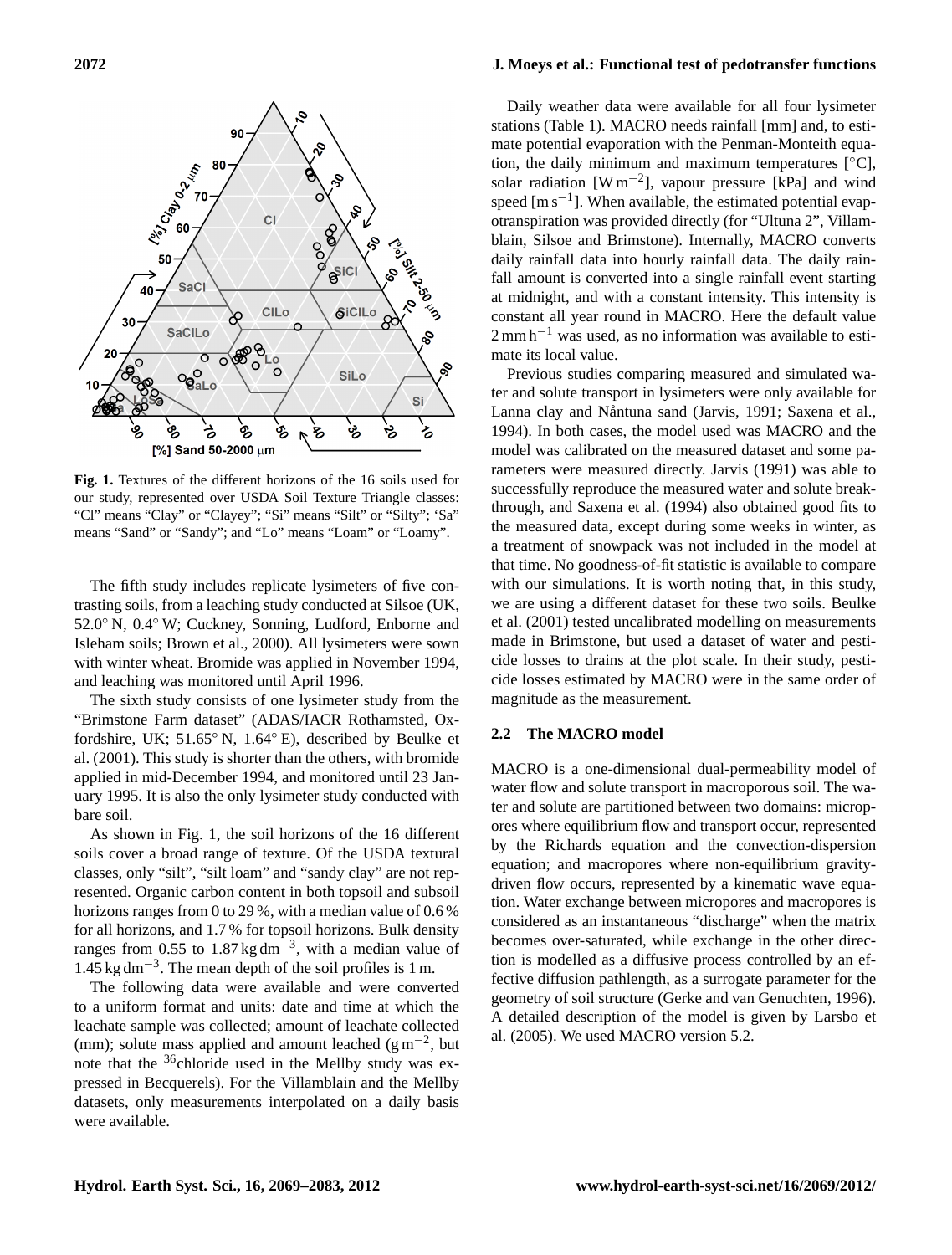#### **2.3 Initial and bottom boundary conditions**

Several options to describe the lower boundary condition are available in MACRO, but we only considered a zero tension seepage surface, where only downward flow is allowed, which is appropriate for the lysimeter experiments considered in this study. In all cases, the initial conditions in the lysimeter experiments were unknown, since neither water contents nor pressure heads were measured. We therefore considered water contents at the beginning of each simulation to be at equilibrium with a (virtual) water table at the bottom of the soil profile. A warm-up period of real weather data was then included between the beginning of the simulation and the time of tracer application (14 days for Brimstone, 91 days for Ultuna 2, 145 days for Villamblain, 77 days at Silsoe and about a year for Ultuna  $1 \& 3$ ).

# **2.4 MACRO model parameterisation with the FOOTPRINT estimation algorithms**

# **2.4.1 Soil**

Sixteen simulations were set up in MACRO. This latest version includes a tool for calculating the FOOTPRINT PTFs for soil parameters in MACRO. These PTFs make use of basic soil properties (particle size distribution, stone and organic carbon contents, bulk density and pH) and other information provided by the user (horizon designation according to FAO, tillage system, and land use) to estimate physical and hydraulic parameters in the model.

For the soil matrix, MACRO uses the van Genuchten (1980) water retention function. The parameters of this function (the shape parameters  $\alpha$ , n and the saturated water content  $\theta_{\rm S}$ ) were estimated using the continuous PTFs developed by Wösten et al. (1999) from the HYPRES database, considering  $m = 1 - 1/n$  and that the residual water content  $\theta_R$  is zero. The saturated water content was corrected for stone content:

$$
\theta_{\rm S} = \theta_{\rm S(HYPRES)} \left( 1 - f_{\rm S} \left( 1 - \varepsilon_{\rm S} \right) \right) \tag{1}
$$

where  $\theta_{S(HYPRES)}$  [m<sup>3</sup> m<sup>-3</sup>] is the saturated water content estimated with the HYPRES PTF,  $f_S$  is the volumetric fraction of stones in the soil  $[m^3 m^{-3}]$  and  $\varepsilon_S$  is the stone porosity [m<sup>3</sup> m<sup>-3</sup>]. As a unimodal function, the van Genuchten equation cannot reflect the effects of soil macropores on soil water retention. Thus,  $\theta$ <sub>S</sub> is not used as a MACRO parameter. Instead, this "nominal" saturated water content is used together with  $\alpha$  and *n* to estimate the wilting point water content ( $\theta$  at a pressure potential of  $-150$  m) and  $\theta_{S(m)}$ , the saturated water content in the soil matrix, when  $\psi = \psi_m$ . The water potential defining the boundary between the micropores and the macropores,  $\psi_{\rm m}$ , was fixed at  $-10$  cm, as suggested by a review of the literature (Jarvis, 2007). The saturated hydraulic conductivity of the soil matrix  $K_{S(m)}$  (i.e. soil hydraulic con-



**Fig. 2.** Measured and predicted saturated matrix hydraulic conductivity. Data are taken from Jarvis et al. (2002). Predicted values are calculated using Eq. (2), and  $\theta_{10}$  and n are predicted by HYPRES. Solid symbols represent data obtained by three of the ten researchers.

<span id="page-4-1"></span>ductivity at  $\psi$ <sub>m</sub>) is estimated with a new PTF:

$$
K_{\rm S(m)} = C \theta_{\rm S(m)} n^l \tag{2}
$$

where  $C$  and  $l$  are constants derived from experimental data from Jarvis et al. (2002) and set to  $0.186$  mm h<sup>-1</sup> and 10.73 [–], respectively.  $\theta_{S(m)}$  and *n* are the water contents at  $-10$  cm and van Genuchten *n* parameters as predicted using the Wösten et al. (1999) pedotransfer functions (actual measured values should not be used here). In Fig. 2, measured and predicted  $K_{S(m)}$  values are compared. The agreement must be considered satisfactory, considering the errors involved in predicting  $n$  (Wösten et al., 1999) and also the errors involved in the measurement of  $K_{S(m)}$ , not in the least because they were performed by ten different researchers (Jarvis et al., 2002). This is illustrated by the fact that the measurements from three of the researchers fall consistently below the 1 : 1 line (Fig. 2), despite the fact that they used the same method.

<span id="page-4-0"></span>Parameters related to soil macropores are estimated by a combination of constants (parameters that do not vary with site or soil properties) and class and continuous PTFs. The volumetric macroporosity,  $\varepsilon_{\text{MA}}$ , is determined with the class PTF presented in Table 3. This PTF was developed from expert judgement and is based on the USDA soil texture class, the FAO Master Horizon Designation and soil management practices.  $\varepsilon_{\text{MA}}$  is summed with  $\theta_{\text{S(m)}}$  to give the total soil porosity. The effective diffusion pathlength,  $d$ , that regulates exchange of water and solute between macropores and micropores and the kinematic exponent,  $n^*$ , that reflects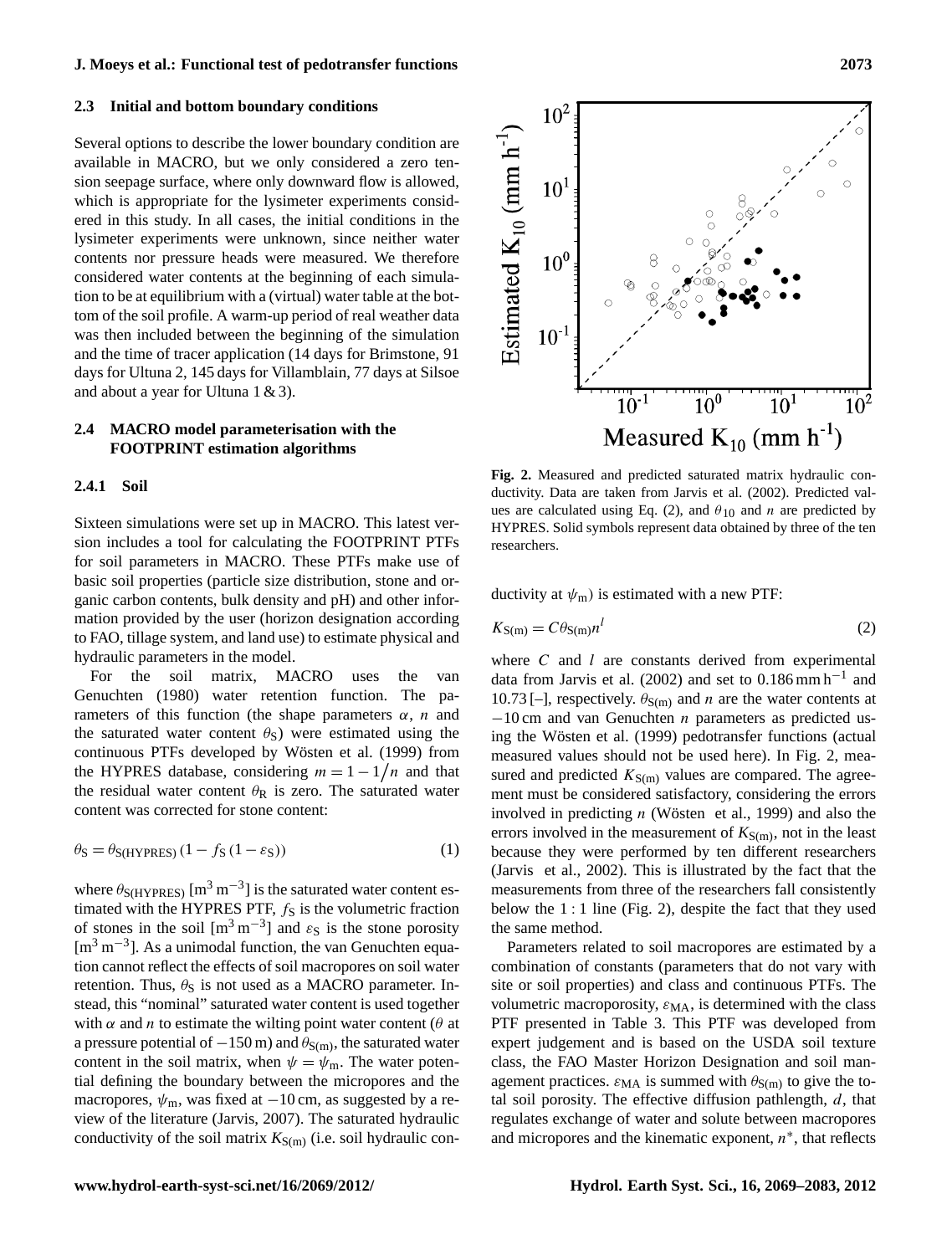|                                                             |  |  |  | Table 3. Lookup table for estimating macroporosity in MACRO |
|-------------------------------------------------------------|--|--|--|-------------------------------------------------------------|
| (horizon designations are FAO Master Horizon Designations). |  |  |  |                                                             |

| Soil           | Horizon                   |       | <sup>1</sup> Texture |        |
|----------------|---------------------------|-------|----------------------|--------|
|                |                           | Fine  | Medium               | Coarse |
| <b>Topsoil</b> | $2$ Undisturbed           |       | 0.050                |        |
| (mineral)      | $3A_T$                    |       | 0.050                |        |
|                | $^{4}$ Ap'                | 0.030 | 0.040                | 0.050  |
| Subsoil        | $5$ Upper "B" or "E"      | 0.160 | 0.160                | 0.050  |
| (mineral)      | ${}^{6}$ Lower "B" or "E" | 0.008 | 0.008                | 0.050  |
|                | "BC'                      | 0.002 | 0.004                | 0.040  |
|                | ``C"                      | 0.002 | 0.004                | 0.030  |
| Organic        | " $O$ " or " $H$ "        |       | 0.050                |        |

<sup>1</sup> "Fine" is clay, silty clay, silty clay loam in the USDA texture triangle; "Coarse" is sand and loamy sand; "Medium" is all other classes. <sup>2</sup> Perennial crops, i.e. grassland, vines, orchards, olives. <sup>3</sup> Intensively (secondary) tilled uppermost soil layer. <sup>4</sup> Ploughed but not secondary tilled.  $5$  Mid-point depth of horizon  $<$  50 cm.  $^6$  Mid-point depth of horizon  $> 50$  cm.

the size distribution, tortuosity and connectivity of macropores, and controls flow rate in the macropore domain are obtained from the class PTF presented in Table 4, which distinguishes four classes of susceptibility to macropore flow. The susceptibility to macropore flow of each horizon is determined with a decision tree, described in detail and successfully tested by Jarvis et al. (2009). The decision tree is based on USDA soil textural classes, FAO Master Horizon designations, tillage characteristics (no or reduced tillage, conventional tillage/ploughing or harrowing) and organic carbon content. The decision tree also makes use of a subsidiary decision tree to predict the abundance of large earthworm biopores (Lindahl et al., 2009) from soil climate, land use, texture class and the presence of limiting factors (such as horizons without pedogenetic features or with coarse texture, water tables, low pH and high bulk density). The MACRO parameter values associated with each class (Table 4) were set according to expert judgement based on extensive experience from calibrating and validating the model against experimental data (e.g. Jarvis,  $2007$ ; Köhne et al.,  $2009a$ , b).

A simple expression for macropore saturated hydraulic conductivity  $K_{S(MA)}$  can be derived from the "capillary bundle" model of soil macropore hydraulic properties described in Jarvis (2008):

<span id="page-5-0"></span>
$$
K_{\text{S(MA)}} = (B\varepsilon_{\text{MA}}) / n^* \tag{3}
$$

where "B" is a composite "matching factor" accounting for both physical constants and the geometry of the functional macropore system, which was set to 6000 mm h<sup>-1</sup>.

Finally, as a special case, hydraulic parameters for permeable rock substrates (R horizons, which in our study only occurred at the Villamblain site) are set to fixed values, assuming a high potential for macropore flow (i.e. class IV), as found by Roulier et al. (2006):  $d = 150$  mm;  $K_{\text{S(MA)}} = 30$  mm h<sup>-1</sup>;  $K_{\text{S(m)}} = 0.04$  mm h<sup>-1</sup>;

**Table 4.** Class pedotransfer functions for soil structure-related parameters. The preferential flow class is determined using the decision tree presented in Jarvis et al. (2009).

| Macropore<br><b>Flow Class</b> | <sup>1</sup> Effective<br>Diffusion<br>Pathlength,<br>$d$ [mm] | Kinematic<br>Exponent<br>$n^*$ [-] |
|--------------------------------|----------------------------------------------------------------|------------------------------------|
| $I$ (none)                     |                                                                | 6                                  |
| II (weak)                      | 15                                                             | 4                                  |
| III (moderate)                 | 50                                                             | 3                                  |
| IV (strong)                    | 150                                                            | 2                                  |

<sup>1</sup> The effective diffusion pathlength ( $d$ ) is set to 3 mm in the uppermost intensively tilled layer in arable soil independent of class.

 $\theta_{S(m)} = 0.1 \text{ m}^3 \text{ m}^{-3}$ ;  $\alpha = 0.0004 \text{ cm}^{-1}$ ;  $n = 1.8$ ;  $n^* = 2$ ;  $\varepsilon_{\text{MA}} = 0.01 \text{ m}^3 \text{ m}^{-3}.$ 

# **2.4.2 Crop**

Crop parameters were defined using the class estimation algorithms defined in FOOTPRINT (Jarvis et al., 2007). These estimation algorithms classify crops into nine groups of annual crops and three groups of perennial crops. The lysimeter studies were conducted under either bare soil, wheat, barley, maize or grass, which represent only three of these groups (Table 5). The crop parameters were chosen according to FO-CUS (2001), except for parameters related to drought tolerance, which were chosen according to Allen et al. (1998). In the FOOTPRINT inference system, the crop-specific maximum rooting depth is reduced by the presence of limiting soil factors: "C" or "R" FAO master horizon designations;  $pH \leq 4.5$ ; USDA sand and loamy sand texture classes with less than 0.2 % organic carbon; a stone content larger than 20% or a bulk density larger than  $1.65$  kg dm<sup>-3</sup> in the subsoil. The remaining crop parameters concern crop development stages. In FOOTPRINT, they are set according to a database of crop development stages available for each of sixteen climate zones in Europe. In this study, however, crop development stages such as emergence day and harvest day were set according to the observed dates in each lysimeter study.

#### **2.4.3 Solute**

Apart from the effective diffusion pathlength, solute transport parameters were set to constants (identical for all soils). The diffusion coefficient in water was set to  $1.9 \times 10^{-9}$  m<sup>2</sup> s<sup>-1</sup>. The mixing depth, which controls routing of solutes into macropores at the soil surface, was set to 1 mm. Anion exclusion was not considered. The matrix dispersivity was set to 3.4 cm, which is the mean value for a sub-set of 116 samples taken from the Vanderborght and Vereecken (2007) database, for experiments carried out at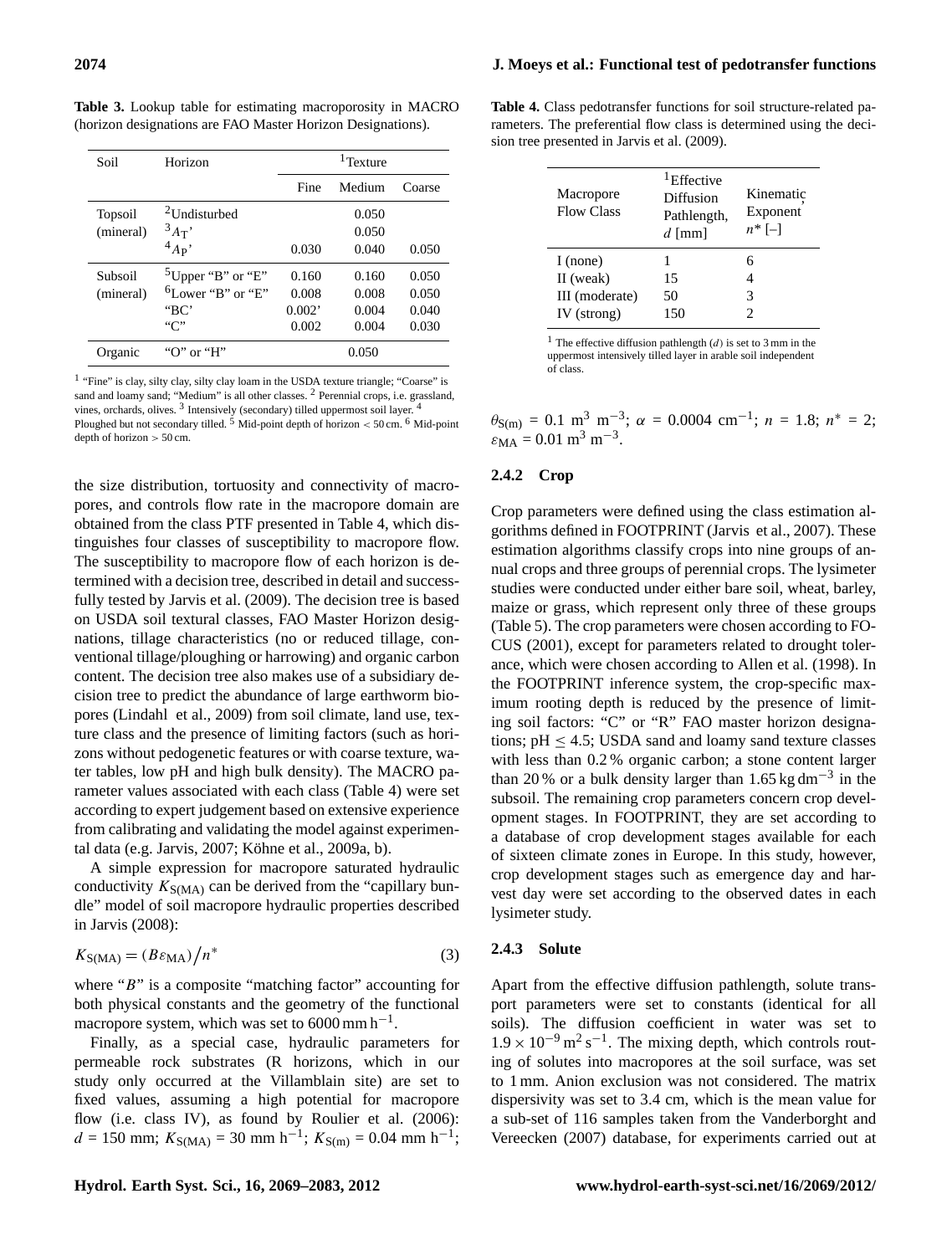**Table 5.** Crop parameters in the FOOTPRINT inference system used in this study.

| Parameters        | Crop groups |           | Parameters         | Crop groups | Constant                       | all    |
|-------------------|-------------|-----------|--------------------|-------------|--------------------------------|--------|
|                   | A (Cereals) | F (Maize) |                    | Grass       | Parameters                     | groups |
| $LAI_{Max}$       | 5           |           | $LAI_C$            | 5           | $x_1$                          | 1.6    |
| $LAI_{Har}$       |             | 2         |                    |             | $x_2$                          | 0.3    |
| Drought tolerance | 65%         | 65%       | Drought tolerance  | 65%         | $LAI_{Min_sp}$                 | 0.01   |
| β                 | 0.2         | 0.2       | Β                  | 0.2         | $LAI_{Min_sp}$                 | 1.0    |
| $R_{\text{max}}$  | $1.1\,$     | $1.1\,$   | $R_{\text{Depth}}$ | 0.8         | $R_{\text{Init} \_ \text{sp}}$ | 0.01   |
| <b>CANCAP</b>     | 2           | 3         | <b>CANCAP</b>      |             | $R_{\text{Init}\_\text{au}}$   | 0.2    |
| $Z_{ALP}$         | 1.0         | 1.5       | $Z_{ALP}$          | 1.0         | $CR_{Air}$                     | 0.05   |

LAIMax is the maximum leaf area index; LAIHar is the green leaf area index at harvest; "*Drought tolerance*" is the % of extractable micropore water exhausted before reduction in transpiration occurs, and it is used to calculate the critical tension for transpiration reduction (WATEN); β is the transpiration adaptability factor;  $R_{\text{max}}$  is the maximum root depth [m]; CANCAP is the maximum interception capacity [mm]; Z<sub>ALP</sub> is the ratio evaporation of intercepted water to transpiration;  $LA<sub>C</sub>$  is the leaf area index of permanent crops;  $R<sub>Depth</sub>$  is the root depth for permanent crops.  $x_1$  and  $x_2$  are the leaf development factor, for growth and senescence, respectively;  $LAI_{Min\_pp}$  and  $LAI_{Min\_au}$  are the leaf area<br>index on specified day for spring and autumn crops, respectively;  $R_{Init\_ap$ reduction  $\text{[m}^3 \text{ m}^{-3}$ ].

steady flow rates of less than  $1 \text{ mm h}^{-1}$ , which should exclude the influence of dispersion due to macropore flow. As macropore flow is explicitly accounted for in MACRO, and results in a higher apparent dispersivity, it is necessary to exclude its influence when estimating matrix dispersivity. Finally, the fraction of solute taken up by crop roots with the water was set to 1 (i.e. completely passive uptake).

#### **2.5 Analyses of modelling results**

#### **2.5.1 Bulking replicated measurements**

Water outflow and solute leaching were in most cases measured in several replicate lysimeters of the same soil. However, only one set of average physico-chemical properties was available for each soil type. Thus, only one set of MACRO parameters and one prediction could be obtained for each soil type. As a consequence, the measurements include a local variability that simulations cannot reflect. To overcome this, we bulked the replicated measurements for each soil type and calculated average measured water and solute outflows to allow sound statistical comparisons of measurements and simulations.

Before any analysis of the results, the amount of water drained at the outlet of lysimeters was transformed into pore volumes. This non-dimensional unit allows comparing the amount of water leached in soil profiles with different properties. Sensu stricto pore volumes should be calculated as the amount of water drained divided by the product of water content and soil profile height. As no information was available on soil profile water contents, we have instead considered pore volumes as the amount of water drained divided by the product of porosity and soil profile depth. The porosity of each horizon was calculated from the horizon bulk density and an estimated particle density.

# **2.5.2 Statistical measures of model "goodness of fit"**

<span id="page-6-0"></span>We assessed the agreement between measured and simulated water flows with the Nash-Sutcliffe model efficiency (Schaefli and Gupta, 2007; Nash and Sutcliffe, 1970):

$$
NSE = 1 - \frac{\sum_{t=1}^{n} (x_{obs,t} - x_{sim,t})^2}{\sum_{t=1}^{n} (x_{obs,t} - \overline{x}_{obs,t})^2}
$$
(4)

where  $x_{obs,t}$  and  $x_{sim,t}$  are the t-th observed and simulated values, respectively.

In contrast to tracers, pesticides are degraded. Because of this, we are most interested in the ability of the model to reproduce early tracer breakthrough. Accurate prediction of early solute breakthrough is dependent on the ability of the model to accurately simulate water flows soon after solute application. This in turn requires knowledge of the initial hydrological conditions, which in our case were unavailable. We have thus compared simulated and measured accumulated amounts of solute leached (expressed as a fraction of the applied amount) at 0.1, 0.2 and 0.3 pore volumes (PV) of water drained. These values were chosen because [\(1\)](#page-4-0) not all lysimeter experiments had more than 0.3 pore volumes drained, [\(2\)](#page-4-1) peak solute leaching occurs before 1 pore volume of drainage in soils exhibiting preferential flow or large dispersion and [\(3\)](#page-5-0) the half-lives of most registered pesticides are much shorter than the time required for 1 pore volume of water to pass through a one-meter soil profile, even in relatively wet climates. Preferential solute leaching is "event-driven", which makes the Nash-Sutcliffe model efficiency very sensitive to even slight errors in timing. Nolan et al. (2009) proposed a "refined lack-of-fit statistic" that measures the ability of a model to predict peak concentrations and takes into account possible shifts in time (and scale). It is unfortunately not easily applicable here, as not all our simulations exhibit clearly defined solute leaching peaks. We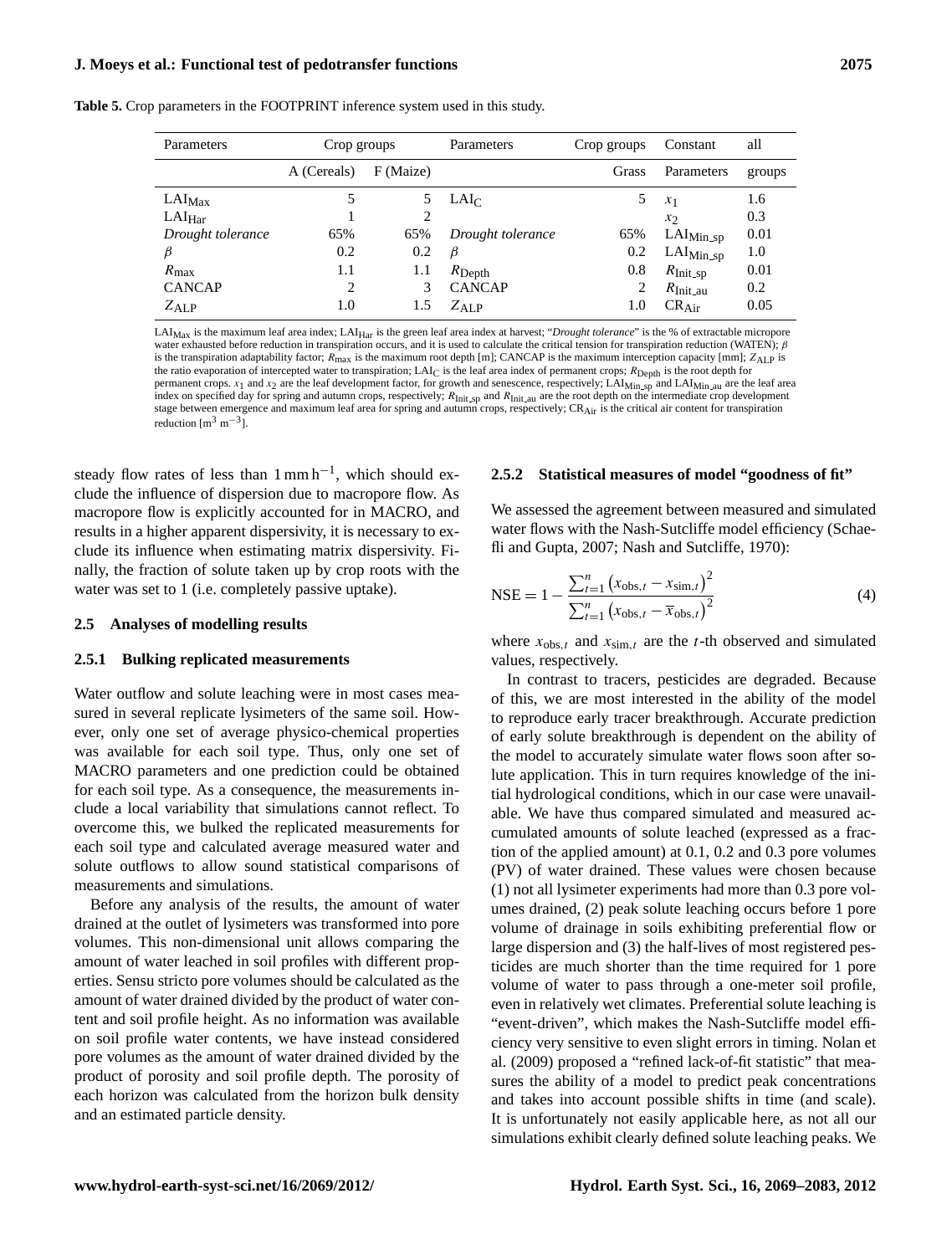therefore assessed the agreement between measured and predicted accumulated solute loads at 0.1, 0.2 and 0.3 PV with the concordance correlation coefficient (Lin, 1989), referred to here as CCC, an estimator that takes into account both scale and location departure from the one-to-one measured versus predicted line (i.e. a systematic bias or a high dispersion, respectively). We have used the CCC calculation implemented in the R package epiR (Stevenson et al., 2009; R. Development Core Team, 2011). The formula of the CCC for two variables  $x$  and  $y$  is

<span id="page-7-0"></span>
$$
\hat{\rho}_C = \frac{2S_{xy}}{S_x^2 + S_y^2 + (\bar{x} - \bar{y})^2}
$$
\n(5)

with  $S_j^2 = (1/n) \sum_{i=1}^n (j_i - \overline{j})^2, j = x, y$  and  $S_{xy} =$  $(1/n)\sum_{i=1}^{n}(x_i-\overline{x})(y_i-\overline{y})$  and *n* the number of samples.

The ability of the model to accurately predict water outflow and solute loads is particularly important in the context of registration and risk assessment, because the leachate concentration is a key "end-point". For risk management, an alternative criterion to the absolute concentration would be whether the model correctly identifies the sources of diffuse pollution in the landscape (i.e. to identify appropriate mitigation measures). It is then no longer absolute values that are important, but rather the ranking of soil types with respect to solute leaching. We have thus also computed the ranking of each soil according to the measured and predicted accumulated solute loads at 0.1, 0.2 and 0.3 pore volumes and calculated the CCC on these ranks.

#### **2.5.3 Benchmarking: does macropore flow matter?**

Statistical measures of the agreement between measured and simulated time series variables, such as the Nash-Sutcliffe model efficiency, may be difficult to interpret. Seibert (2001) recommended "benchmarking" predictions against a simpler model, to assess the relative improvement provided by a more complex model. In this study, we compare predictions of the full model with MACRO simulations parameterized in such a way that macropore flow is eliminated. This is done by setting the effective diffusion pathlength to 1 mm, which ensures extremely rapid equilibration between the two flow domains. This effectively reduces the dual-permeability model to a single-domain flow and transport model (the Richards equation coupled to the advection-dispersion equation). In this way, we can test whether the uncertainty in estimating macropore flow parameters by pedotransfer functions outweighs the errors in model predictions introduced by neglecting macropore flow.

# **2.6 Calibration**

A simple way to assess parameterisation errors is to perform a calibration of the model parameters, by testing different parameter sets and comparing them to the measured values (inverse modelling). The extent to which calibrated parameter

sets improve the modelling, as compared to non-calibrated simulations, gives us an idea of how good or bad the base parameterisation is. It helps us to know which parameters should be better predicted to achieve better simulations. The strategy is nevertheless somewhat limited, because, (a) due to resource limitations, it was not possible for us to calibrate all the important MACRO parameters, and (b) several parameters may have similar impacts on water flow or solute transport, which leads to equifinality (Beven, 1993).

The calibration procedure was conducted in two steps. Two parameters were calibrated in the first step to improve water flow modelling, and two other parameters were calibrated in the second step to improve solute transport modelling.

# **2.6.1 Calibrating crop parameters that impact the water balance**

A first analysis of the results revealed that simulations of water outflows could be improved with a better parameterisation of some crop parameters. The maximum root depth  $R_{\text{max}}$  and the uptake compensation factor  $\beta$ , which reflects crop drought tolerance, were optimised because of their expected impact on the overall water balance (i.e. because they are both sensitive and uncertain). When  $\beta$  is 1, there is no water uptake compensation, and when  $\beta$  is 0, there is a complete compensation. Five values of  $R_{\text{max}}$  were tested, from 0.30 to 1.10 m (or to the lysimeter depth if the lysimeter was shorter), and five values of  $\beta$  (from 0 to 1), giving 25 different parameter combinations.

Additional changes were made to the parameterisation of the "Ultuna 1" lysimeters. For practical reasons, the FOOT-PRINT estimation algorithms consider grass as a perennial crop. This means that, for the non-calibrated simulations, the root depth and leaf area are constant all the year round, and MACRO simulates crop transpiration as soon as temperatures rise above zero. But grass growing in Nordic countries (and elsewhere) is affected by winter frost burns, and its green leaf area gradually decreases in the autumn, and gradually increases in the spring, when temperatures are above 6 ◦C (Persson, 1997). For this reason, in the calibrated simulations, the grass in the Ultuna lysimeters has been considered as an annual crop, with an annual cycle of leaf area development (emergence on day 364, a linear increase of leaf area until day 90, maximum leaf area on day 180 and "harvest" on day 363).

The optimal parameter combination was chosen as the one with the best Nash-Sutcliffe model efficiency. This was calculated on accumulated water outflow rather than outflows for each sampling period, since the results were then less sensitive to periods where some water flow is predicted by MACRO while the measured water flow is zero, or vice versa.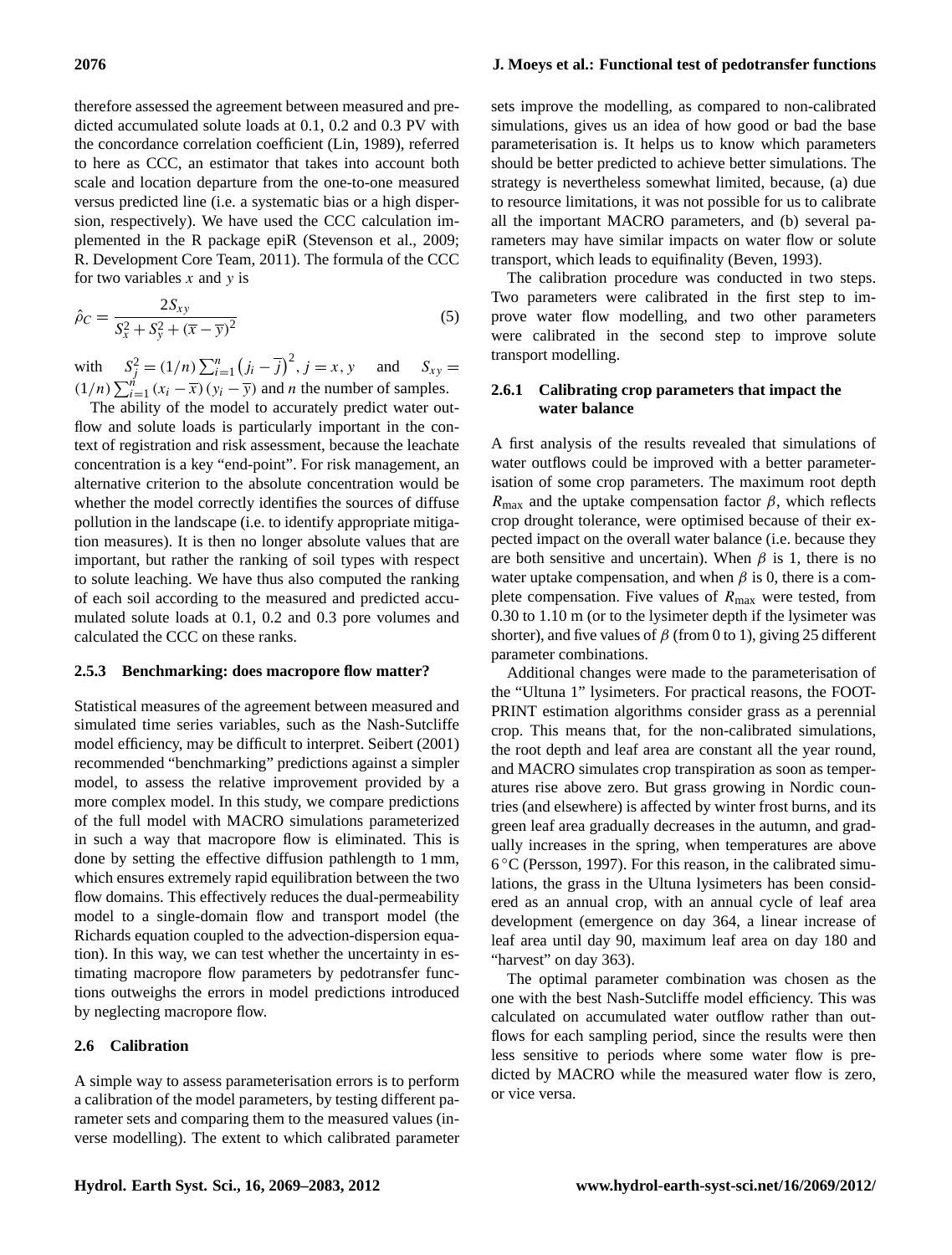

**Fig. 3.** Examples of measured versus simulated water and solute flows, for one soil that is "rather well" simulated (Cuckney) and one that is "rather poorly" simulated (Fjärdingslöv). Solid lines are measured values and dashed lines are simulated values.

# **2.6.2 Calibrating solute transport**

Based on the calibrated simulations of water outflow, a second optimisation was conducted for solute transport. Preliminary tests showed that the extent of solute uptake by the crop was an important determinant of the overall tracer balance. In a few cases, we also noted that, while the water balance was well simulated, the simulated bulk matrix solute transport was apparently slower than the measured (see Sect. 3.1). For this reason, we also optimised the anion exclusion factor in the model  $(\theta_{ae})$ . Internally, MACRO defines a "mobile water content" ( $\theta_{\text{mi}(m)}$ ) that is calculated as  $\theta_{\text{mi}(m)} = \theta_{\text{mi}} - \theta_{\text{ae}}$ , if  $\theta_{ae} < \theta_{mi}$  and  $\theta_{mi(m)} = 0$  if  $\theta_{ae} \ge \theta_{mi}$  (Larsbo and Jarvis, 2003, p. 29). Anion exclusion is not the only process that can explain fast solute transport in the matrix. The presence of immobile water and heterogeneous flow in the matrix may produce similar effects. To some extent, it should be possible to account for this by calibrating the matrix dispersivity, but the lack of resident concentration data and thus the likelihood of equifinality persuaded us to keep the analysis simple and focus only on anion exclusion. Five values of the solute uptake concentration factor (from 0 to 1) and ten values of the anion exclusion factor were tested (from 0 to the water content at wilting point). This gave 50 different parameter combinations. The optimal parameter combination (from the 50 tested) was chosen as the one with the best model efficiency on time series of accumulated solute leaching.

#### **3 Results and discussion**

#### **3.1 Uncalibrated modelling**

Model efficiencies for water flow are given in Table 6. For uncalibrated simulations, the median efficiencies are 0.42 for water outflows and 0.67 for the accumulated water outflows respectively, but large differences existed between lysimeters. Figure 3 gives an example of an experiment that is rather well simulated (Cuckney), and one that is rather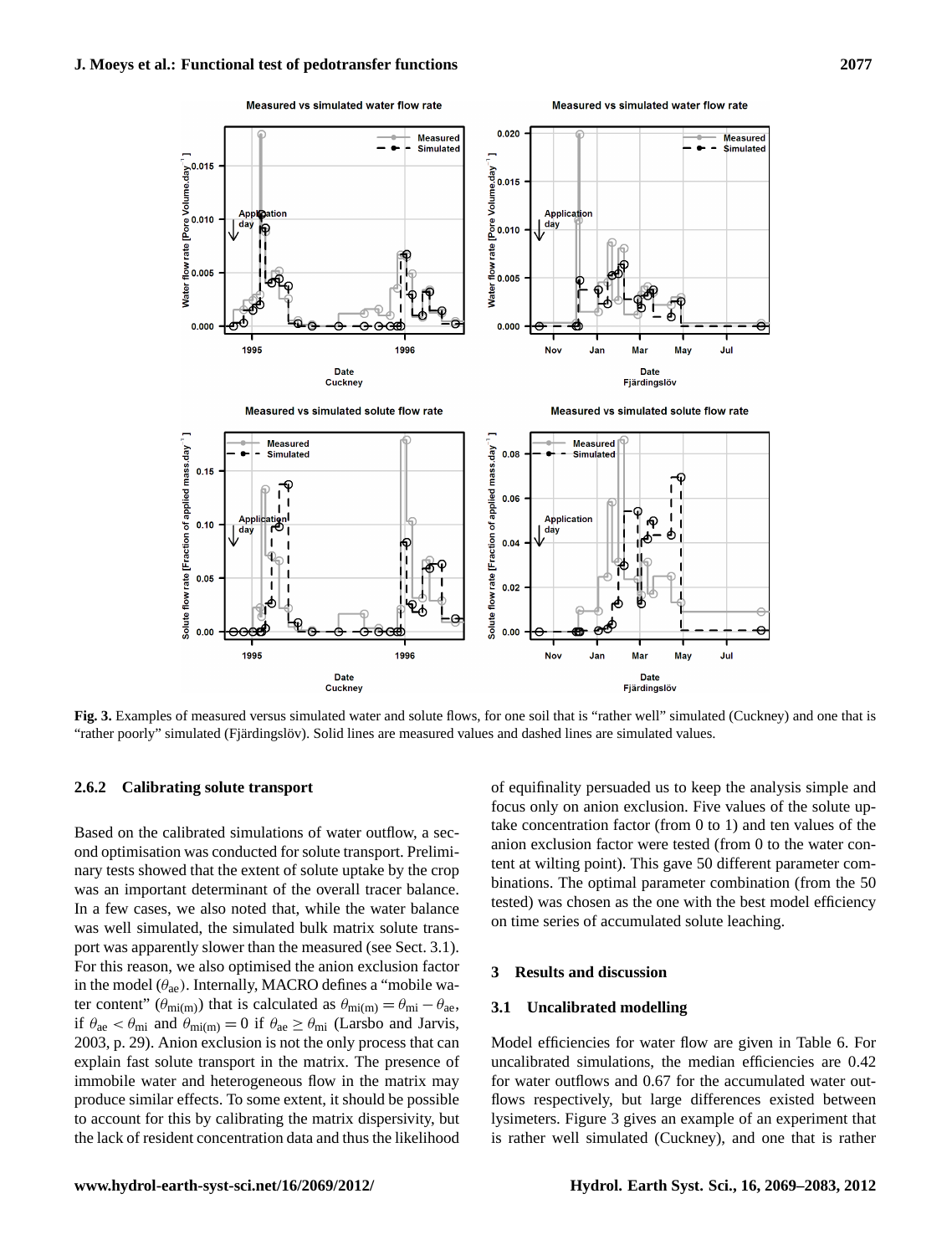

**Fig. 4.** Left part: measured versus simulated accumulated solute loads leached at 0.1 (upper part) and 0.2 (lower part) pore volumes (PV), expressed as a fraction of the applied solute [–]. Right part: soil ranks according to the same criterion. At 0.2 pore volume, Villamblain 1 and 2 soils are not represented, because neither the simulation nor the measurements reached that pore volume.

poorly simulated (Fjärdingslöv). In the Supplement, Table S1 presents the total rainfall amount, percolation and evapotranspiration for each non-calibrated simulation, and Figs. S1 to S16 present their simulated and measured water and solute flow. While most English soils were well simulated, the Villamblain soil and some Swedish soils were not. Model efficiencies were low in Högåsa and Mellby soils, for instance, but very good for Enborne and Brimstone. Visual examination of the bulked simulation results for each soil type (see the Supplement) revealed that the model sometimes failed to reproduce the first peak of water outflow, especially for the experiments conducted at Silsoe, but also for some of the Swedish soils (e.g. Fjärdingslöv, see Fig. 3). This is probably due to the lack of measured data to identify the correct initial condition in the simulation (Zehe et al., 2007). In other cases (Vreta, Mellby), the total drainage was sometimes overestimated, presumably due to an underestimation of transpiration. For the Isleham peaty soil and Kungsängen, the water flow was accurately modelled the first year, but not the second year.

Figure 4 shows measured versus simulated solute leaching at 0.1 and 0.2 pore volumes, expressed in absolute terms and as ranks, respectively. The trends observed at 0.3 pore volumes are similar to those seen at 0.2 pore volumes (although comparisons are made for only 11 soils) and are therefore not shown. It is striking that the simulated solute load leached at 0.1 and 0.2 pore volume was systematically underestimated (CCC =  $0.33$  and 0.35, respectively). Although not as strongly underestimated, solute load was still not well simulated at 0.3 pore volumes (CCC =  $0.50$ ). If the comparison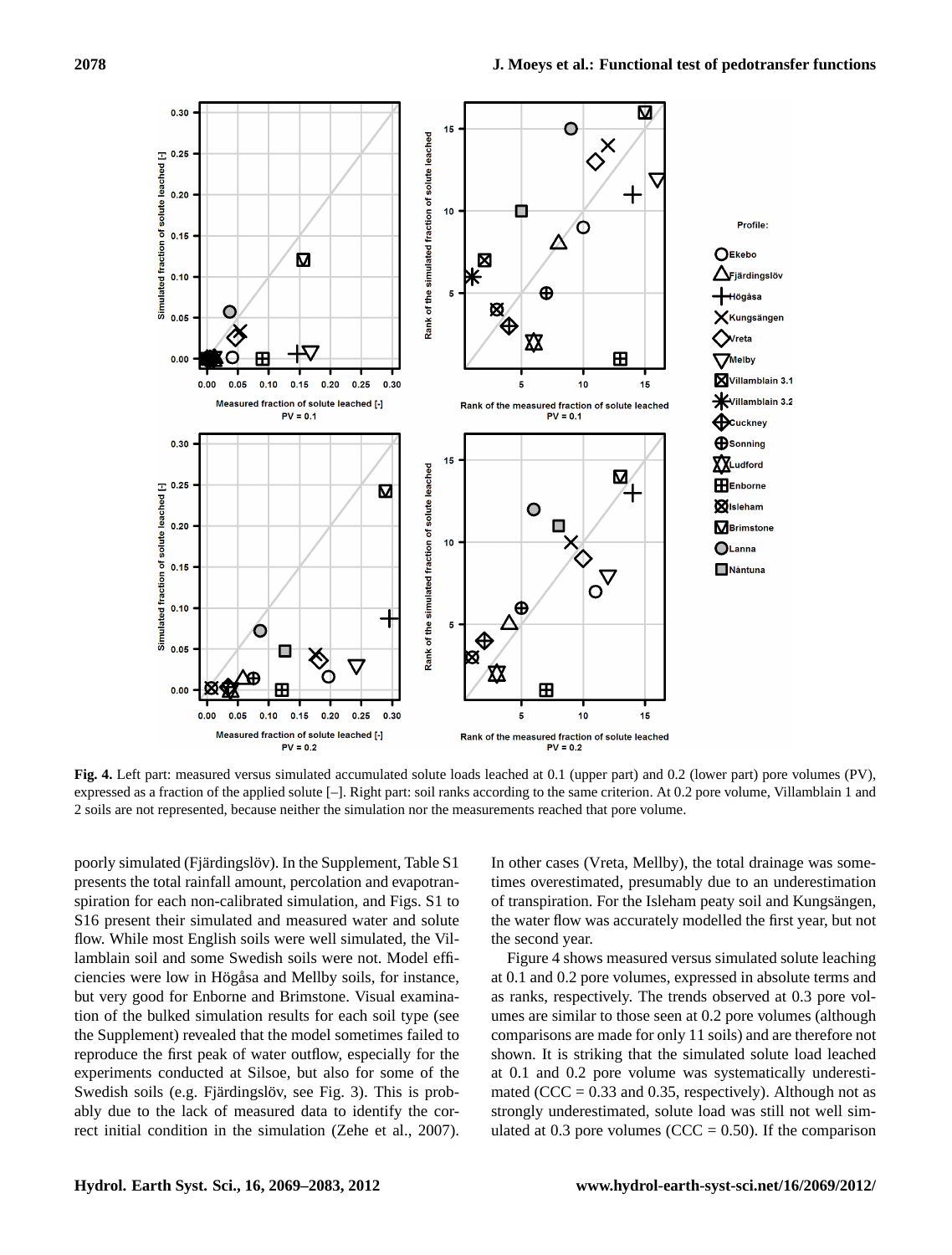**Table 6.** Model efficiencies of simulated water flow (WF), accumulated water volume (WC), solute load (SL) and accumulated solute load (SL), without calibration, and with 2 water-related crop parameters ( $\beta$  and  $R_{\text{max}}$ ) and 2 solute-related parameters (solute uptake concentration and anion exclusion factors) optimized. The differences in model efficiency between the 2 methods are also given. Model efficiencies were calculated after averaging replicated measurements, on the complete time series.

|                  |         |         | No calibration |           |         |         | Crop/water parameter calibrated |           |         | <b>Differences</b> |           |           |
|------------------|---------|---------|----------------|-----------|---------|---------|---------------------------------|-----------|---------|--------------------|-----------|-----------|
| Soil profile     | WF      | WC.     | <b>SL</b>      | <b>SC</b> | WF      | WC      | <b>SL</b>                       | <b>SC</b> | WF      | WC                 | <b>SL</b> | <b>SC</b> |
| Ekebo            | 0.41    | 0.97    | $-0.28$        | $-0.10$   | 0.07    | 0.97    | $-0.16$                         | 0.89      | $-0.34$ | 0.00               | 0.12      | 0.99      |
| Fjärdingslöv     | $-0.03$ | 0.89    | $-0.68$        | 0.55      | 0.81    | 0.98    | $-0.99$                         | 0.78      | 0.84    | 0.09               | $-0.31$   | 0.23      |
| Högåsa           | $-3.94$ | $-1.39$ | $-2.83$        | 0.00      | $-3.66$ | $-1.04$ | $-2.52$                         | 0.12      | 0.28    | 0.35               | 0.31      | 0.12      |
| Kungsängen       | 0.14    | 0.67    | $-0.79$        | $-0.36$   | 0.15    | 0.86    | $-2.27$                         | 0.77      | 0.01    | 0.19               | $-1.48$   | 1.13      |
| Vreta            | $-1.12$ | 0.90    | $-0.64$        | $-0.44$   | $-0.73$ | 0.94    | $-0.33$                         | 0.82      | 0.39    | 0.04               | 0.31      | 1.26      |
| Mellby           | $-1.24$ | $-3.23$ | $-0.40$        | $-1.13$   | $-1.24$ | $-3.23$ | $-0.65$                         | 0.68      | 0.00    | 0.00               | $-0.25$   | 1.81      |
| Lanna            | 0.66    | 0.96    | $-0.02$        | $-2.00$   | 0.67    | 0.97    | 0.19                            | 0.64      | 0.01    | 0.01               | 0.21      | 2.64      |
| Nåntuna          | 0.59    | 0.91    | $-0.10$        | 0.82      | 0.65    | 0.98    | 0.01                            | 0.87      | 0.06    | 0.07               | 0.11      | 0.05      |
| Villamblain      | $-0.11$ | $-0.79$ | $-0.05$        | $-0.99$   | $-0.25$ | 0.69    | $-0.22$                         | 0.32      | $-0.14$ | 1.48               | $-0.17$   | 1.31      |
| Villamblain      | $-0.04$ | $-1.08$ | $-0.10$        | $-1.14$   | 0.1     | 0.17    | $-1.52$                         | 0.2       | 0.14    | 1.25               | $-1.42$   | 1.34      |
| Cuckney          | 0.62    | 0.48    | $-0.01$        | 0.59      | 0.75    | 0.79    | $-0.3$                          | 0.84      | 0.13    | 0.31               | $-0.29$   | 0.25      |
| Sonning          | 0.42    | 0.67    | $-0.22$        | 0.75      | 0.67    | 0.89    | $-0.37$                         | 0.88      | 0.25    | 0.22               | $-0.15$   | 0.13      |
| Ludford          | 0.51    | 0.48    | $-0.94$        | 0.47      | 0.57    | 0.75    | $-1.32$                         | 0.68      | 0.06    | 0.27               | $-0.38$   | 0.21      |
| Enborne          | 0.77    | 0.88    | $-0.24$        | $-2.77$   | 0.84    | 0.92    | $-1.46$                         | $-1.13$   | 0.07    | 0.04               | $-1.22$   | 1.64      |
| Isleham          | 0.71    | 0.31    | $-0.28$        | $-0.62$   | 0.71    | 0.31    | $-0.23$                         | $-0.33$   | 0.00    | 0.00               | 0.05      | 0.29      |
| <b>Brimstone</b> | 0.77    | 0.98    | 0.69           | 0.90      | 0.77    | 0.98    | 0.53                            | 0.97      | 0.00    | 0.00               | $-0.16$   | 0.07      |

is made on rankings, the results are much better (Fig. 4), although still far from being perfect (CCC  $= 0.54$ , 0.72 and 0.65 for  $PV = 0.1$ , 0.2 and 0.3, respectively). The systematic underestimation of the amount of solute leached at 0.1 and 0.2 pore volumes may be explained by an underestimation of macropore flow intensity by our parameterisation algorithms. It may also be explained by the internal conversion of daily rainfall data into hourly rainfall data. The default average rainfall intensity we have used  $(2 \text{ mm h}^{-1})$  may be inappropriate, as intense rainfall events are more likely to generate preferential flow, and thus early solute breakthrough (McGrath et al., 2009).

# **3.2 Effect of calibration**

Table 6 shows, as expected, that calibrating two parameters controlling water uptake by crops improved significantly the simulations of water flows for those cases where results were poor without calibration (e.g. the Fjärdingslöv, Högåsa, Kungsängen and Vreta soils in Sweden and Cuckney, Sonning and Ludford soils in the UK). In the case of Ekebo and one of the Villamblain lysimeters, the simulation of water flow became worse after the calibration (Table 6). This is because the best parameter combination was chosen according to the model efficiency calculated on accumulated water outflows. It is also quite clear that modelling grass as an annual crop rather than a perennial (the default in the crop estimation algorithms) better corresponds to Swedish conditions. In several cases, improving the simulation of water outflows also improved the simulation of solute leaching (Table 6). But in other cases, the simulations became worse. Figures 5 and 6 show the effect of the calibration procedure on the concordance correlation coefficients between measured and simulated solute loads and ranked solute loads at 0.1, 0.2 and 0.3 pore volumes. It is clear from these figures that calibrating the two crop parameters only marginally improved the modelling of solute transport.

Calibration of both water uptake and solute transport parameters improved the simulation results for absolute loadings (Fig. 5), but only marginally improved the predictions of the ranking of soils according to the fraction of solute leached at different pore volumes (Fig. 6). The predicted ranking is even slightly worse at 0.3 pore volumes. This is due to the fact that the calibration was done on the complete breakthrough curve, and not just on the solute load at a given pore volume.

### **3.3 Significance of calibration**

Calibrated values for  $R_{\text{max}}$  were significantly smaller than the values estimated from the lookup tables for nine lysimeters (from 0.3 to 0.5 m instead of 1.1 m), and slightly smaller (around 0.8 m instead of 1.1 m) for four lysimeters. We do not know whether or not this reflects a real problem with the estimation of  $R_{\text{max}}$ , an artefact due to the experimental setting, or that calibrated values compensate for errors in other parameters that are important for water flow. The change in  $R_{\text{max}}$  does not appear related to soil properties.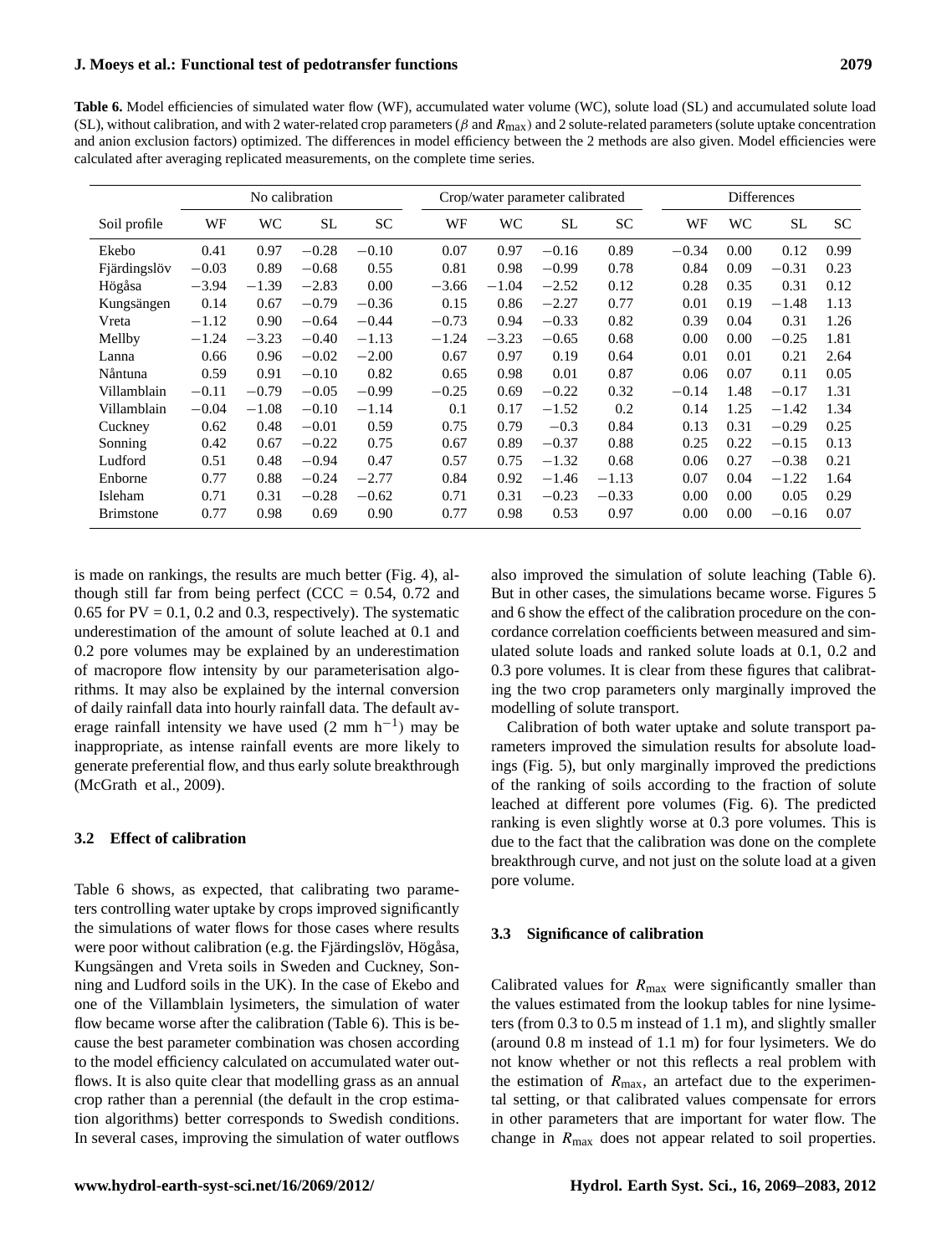

**Fig. 5.** Concordance correlation coefficient (CCC) of measured versus simulated accumulated solute loads leached at 0.1, 0.2 and 0.3 pore volumes for different calibration methods: no calibration (only pedotransfer functions); after calibration of 2 water-related crop parameters; after calibration of 2 additional solute-related crop and soil parameters. Darker bars represent simulations where solute macropore flow has been "switched-off", and grey bars represent (standard) simulations where macropore flow parameters have been parameterised according to the pedotransfer functions. Some soil profiles are not included in the CCC calculation at 0.2 and 0.3 pore volumes, because not all the lysimeters had this much drainage.

The calibrated  $\beta$  parameter was higher than the values estimated from the lookup tables in nine lysimeters (from 0.5 to 1 instead of 0.2), and lower in seven (0 instead of 0.2). Again, no relationship was found between this change and soil properties, or with the change in  $R_{\text{max}}$ , despite the fact that  $\beta$  and  $R_{\text{max}}$  may have similar effects on the water balance.

In nine lysimeters, solute transport was improved if the fraction of tracer taken up by the crop was decreased (to 0.5 or 0), but this finding could not be related to any soil properties. The results are more interesting for anion exclusion, which was set to zero in the parameter scheme without calibration. Most simulations were improved when the excluded water content was increased (less than 10 % for seven soils, and more than 10 % for eight others, with a maximum value of 20 %). The estimated "optimal" values of the excluded water content were strongly correlated with clay content ( $R_{Pearson} = 0.86$ ) and the estimated water content at wilting point ( $\theta_{\text{WILT}}$ ;  $R_{\text{Pearson}} = 0.90$ ), with an average value equal to  $0.55\theta_{\text{WILT}}$ . Although we had bounded the range of possible values for the excluded water content between 0 and  $\theta_{\text{WILT}}$ , we think this result reflects a real trend of



**Fig. 6.** Concordance correlation coefficient of the measured versus simulated **soil ranks** according to the accumulated solute loads leached at 0.1, 0.2 and 0.3 pore volumes for different calibration methods: no calibration (only pedotransfer functions); after calibration of 2 water-related crop parameters; after calibration of 2 additional solute-related crop and soil parameters. Darker bars represent simulations where solute macropore flow has been switchedoff, and grey bars represent (standard) simulations where macropore flow parameters were set according to the pedotransfer functions. Some soil profiles are not included in the CCC calculation at 0.2 and 0.3 pore volumes, because not all the lysimeters had this much drainage.

either faster bulk transport of the tracer in soils with more clay (and thus a higher  $\theta_{\text{WII,T}}$ ) due to anion exclusion or mobile-immobile preferential flow in the soil matrix. Alletto et al. (2006) found, for example, rather large immobile water contents  $\theta_{\text{im}}/\theta$  (up to 90%) in soils very similar to those of Villamblain.

#### **3.4 Does macropore flow matter?**

Figures 5 and 6 clearly show that, despite the additional uncertainties involved in simulating macropore flow, neglecting this process leads to worse predictions, especially at 0.1 PV without calibration. This result is worth noting considering that not all soils may be prone to preferential flow. Overall, the effect of preferential flow is significant, despite the fact that it may be negligible in some lysimeters. Additionally, not all weather data series include rainfall events likely to trigger preferential flow, especially in the critical period soon after solute application (McGrath et al., 2009). The results also show that calibration of water uptake and solute transport parameters can partly compensate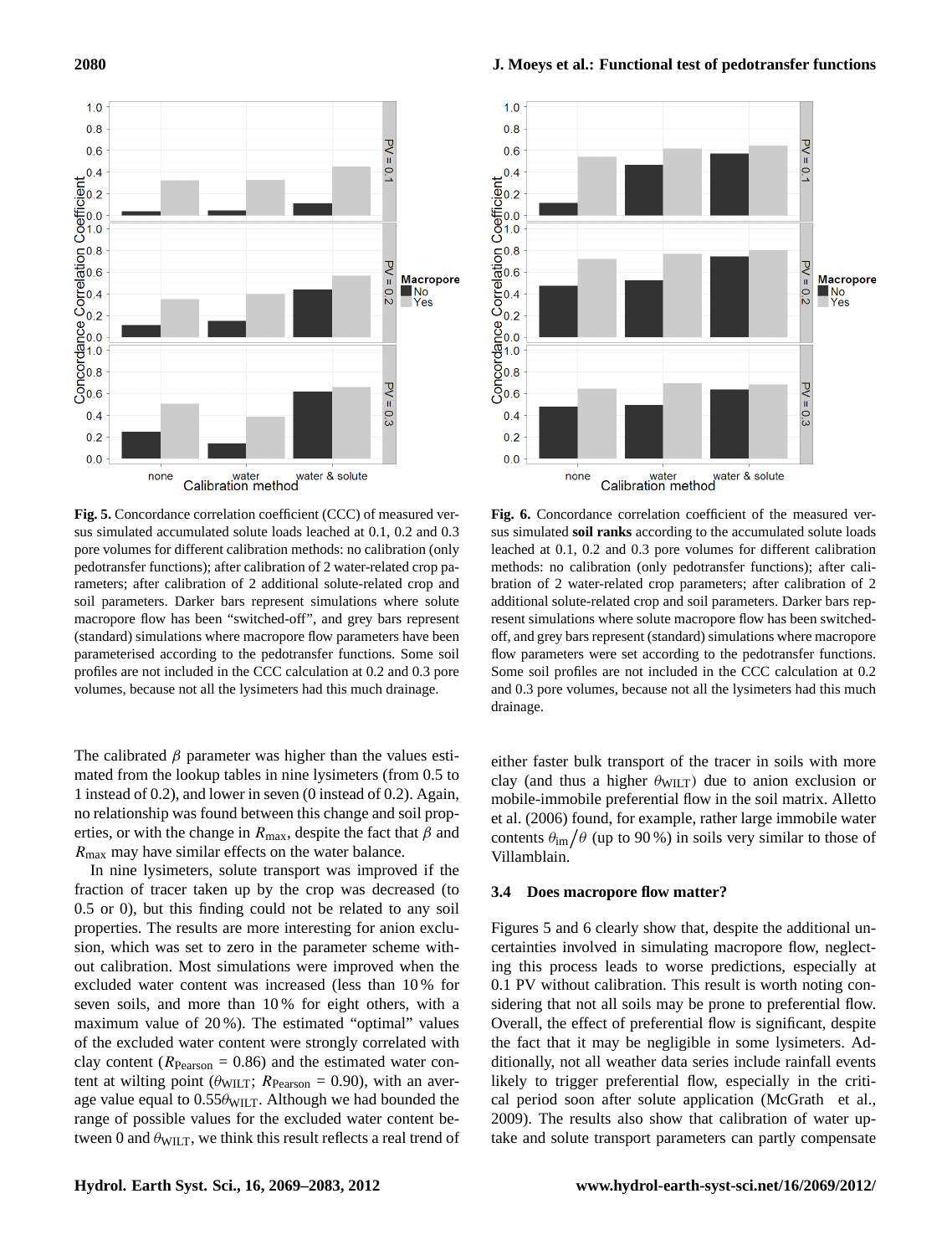for neglecting macropore flow at later times ( $PV = 0.2$  and 0.3, see Figs. 5 and 6).

#### **4 Conclusions**

Predicting solute transport, and especially early solute breakthrough due to preferential flow, without measuring any model parameters and without calibration, is a challenge. Nonetheless, although model efficiencies were quite low, we consider our results promising, considering how variable and non-linear water and solute transport can be, especially in the presence of macropore flow. Overall, our results show that we generally strongly underestimate the amount of solute leached in the first 0.3 pore volumes drained. We cannot say whether this is due to model structural errors or parameter errors, but previous experience with MACRO has not indicated any systematic tendency to underestimate the strength of macropore flow (Köhne et al., 2009a, b), which suggests that the latter probably dominated. Also, we cannot completely exclude the influence of measurement errors. For example, some side-wall flow may have occurred in some lysimeters and disturbance to the structure caused during their extraction may have accelerated transport. Root development may also be limited or influenced by the lysimeter wall and the bromide tracer may also be toxic to crops when applied at high concentrations (Flury and Papritz, 1993; Observations on Villamblain lysimeters). Despite the fact that preferential flow was not expected in all soils and climate series, we show that not accounting for this process strongly and negatively affects the modelling results. Clearly, ignoring preferential flow can lead to strong biases in spatial patterns of solute leaching predicted at large scales. This conclusion stresses the importance of preferential flow in soils, and the need for improved pedotransfer functions to estimate preferential flow parameters. Finally, although the absolute values of solute leaching were poorly predicted by the model, the ranking of soil types according to this variable was generally much more reliable and was not greatly improved by calibration. This finding shows that the results from blind parameterisation of the MACRO model can be used to assess the relative vulnerability of soils to solute leaching in catchment and regional-scale assessments.

# **Supplementary material related to this article is available online at: [http://www.hydrol-earth-syst-sci.net/](http://www.hydrol-earth-syst-sci.net/16/2069/2012/hess-16-2069-2012-supplement.pdf) [16/2069/2012/hess-16-2069-2012-supplement.pdf.](http://www.hydrol-earth-syst-sci.net/16/2069/2012/hess-16-2069-2012-supplement.pdf)**

*Acknowledgements.* This work has been funded by the FP6 EU-funded FOOTPRINT project (022704 SSP) and by CKB, the Centre for Chemical Pesticides at the Swedish University of Agricultural Sciences. The authors want to thank Helena Andersson for providing measured properties for the Lanna and Nåntuna soils, Per Nyman for making available Ultuna weather data series (Table 1), and Fredrik Stenemo for his help with MACRO 5.2 tools. The Villamblain experiment was initiated by the late Pierre Vachier, who pioneered vadose zone studies in France in the 1980's. His friendship will be greatly missed.

Edited by: M. Vanclooster

#### **References**

- Allen, R. G., Pereira, L. S., Raes, D., and Smith, M.: Crop evapotranspiration – guidelines for computing crop water requirements, Irrig. Drain., 56, 15 pp., 1998.
- Alletto, L., Coquet, Y., Vachier, P., and Labat, C.: Hydraulic Conductivity, Immobile Water Content, and Exchange Coefficient in Three Soil Profiles, Soil Sci. Soc. Am. J., 70, 1272–1280, [doi:10.2136/sssaj2005.0291,](http://dx.doi.org/10.2136/sssaj2005.0291) 2006.
- Bergström, L.: A Swedish lysimeter test system suitable for studying fate and behaviour of pesticides in soils, in: Lysimeter studies of the fate of pesticides in the soil, BCPC Monograph 53, edited by: Führ, F. and Hance, R. J., British Crop Protection Council, Farnham, UK, 1992.
- Bergström, L., Jarvis, N., and Stenström, J.: Pesticide leaching data to validate simulation-models for registration purposes, J. Environ. Sci. Health Part A-Environ. Sci. Eng. Toxic Hazard. Subst. Control, 29, 1073–1104, 1994.
- Bergström, L., Börjesson, E., and Stenström, J.: Laboratory and Lysimeter Studies of Glyphosate and Aminomethylphosphonic Acid in a Sand and a Clay Soil, J. Environ. Qual., 40, 98–108, [doi:10.2134/jeq2010.0179,](http://dx.doi.org/10.2134/jeq2010.0179) 2011.
- Bergström, L. F. and Jarvis, N. J.: Leaching of dichlorprop, bentazon, and Cl-36 in undisturbed field lysimeters of different agricultural soils, Weed Sci., 41, 251–261, 1993.
- Beulke, S., Brown, C. D., Dubus, I. G., and Harris, G.: Evaluation of uncalibrated preferential flow models against data for isoproturon movement to drains through a heavy clay soil, Pest Manag. Sci., 57, 537–547, 2001.
- Beven, K.: Prophecy, reality and uncertainty in distributed hydrological modeling, Adv. Water Resour., 16, 41–51, [doi:10.1016/0309-1708\(93\)90028-e,](http://dx.doi.org/10.1016/0309-1708(93)90028-e) 1993.
- Boesten, J. J. T. I.: Modeller subjectivity in estimating pesticide parameters for leaching models using the same laboratory data set, Agr. Water Manage., 44, 389–409, 2000.
- Brown, C. D., Hollis, J. M., Bettinson, R. J., and Walker, A.: Leaching of pesticides and a bromide tracer through lysimeters from five contrasting soils, Pest Manag. Sci., 56, 83–93, 2000.
- Commission of The European Communities (CEC): Proposal for a Directive of the European Parliament and of The Council establishing a framework for Community action to achieve a sustainable use of pesticides (presented by the Commission), Brussels, 12 July 2006, COM 373 final 2006/0132 (COD), 43, 2006.
- Deng, H. L., Ye, M., Schaap, M. G., and Khaleel, R.: Quantification of uncertainty in pedotransfer function-based parameter estimation for unsaturated flow modeling, Water Resour. Res., 45, W04409, [doi:10.1029/2008wr007477,](http://dx.doi.org/10.1029/2008wr007477) 2009.
- Djodjic, F., Börling, K., and Bergström, L.: Phosphorus leaching in relation to soil type and soil phosphorus content, J. Environ. Qual., 33, 678–684, 2004.
- Dubus, I. G., Brown, C. D., and Beulke, S.: Sources of uncertainty in pesticide fate modelling, Sci. Total Environ., 317, 53–72,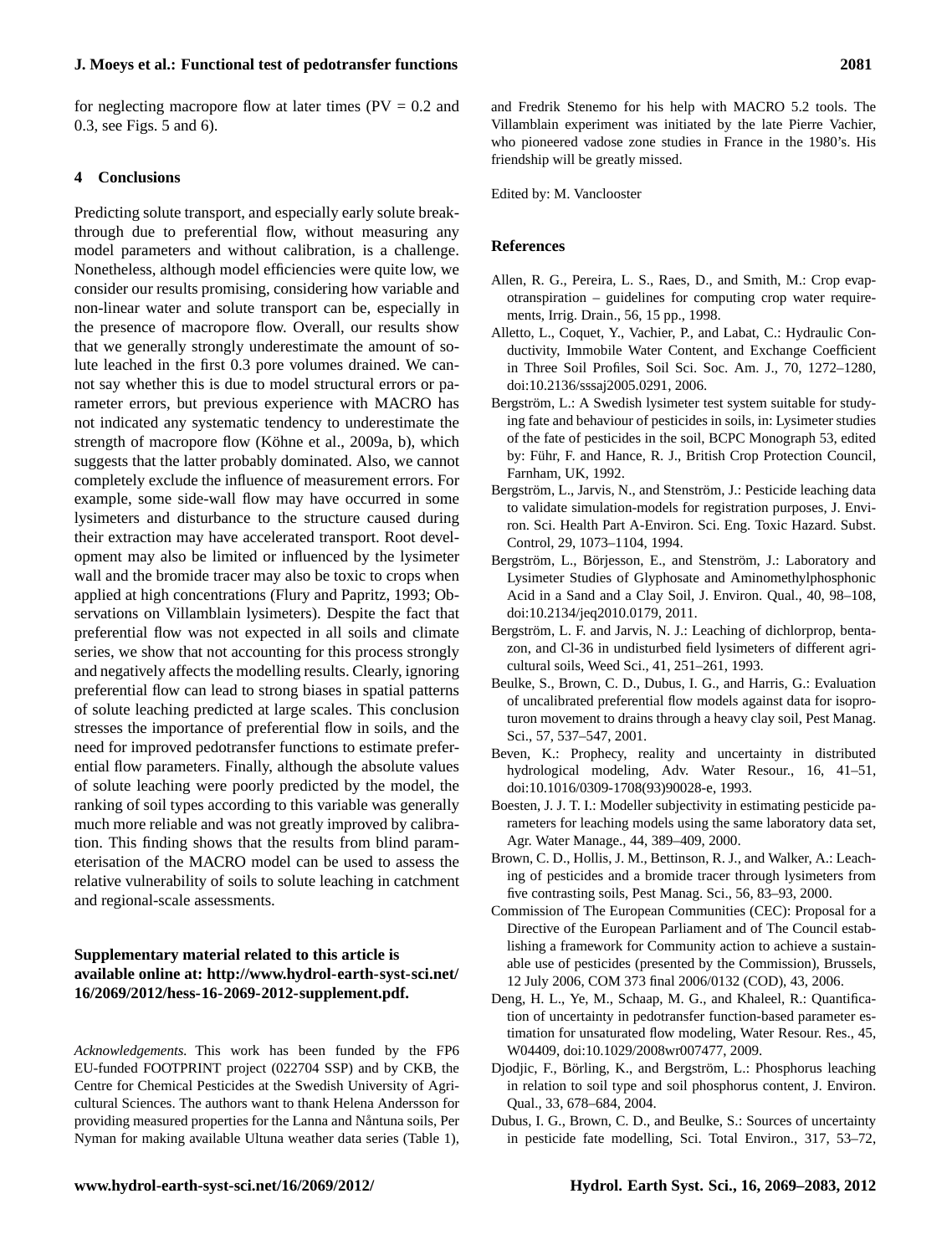2003.

- Finke, P. A., Wösten, J. H. M., and Jansen, M. J. W.: Effects of uncertainty in major input variables on simulated functional soil behaviour, Hydrol. Process., 10, 661–669, 1996.
- Flury, M. and Papritz, A.: Bromide in the Natural Environment: Occurrence and Toxicity, J. Environ. Qual., 22, 747–758, [doi:10.2134/jeq1993.00472425002200040017x,](http://dx.doi.org/10.2134/jeq1993.00472425002200040017x) 1993.
- FOCUS: FOCUS Surface water scenarios in the EU evaluation process under 91/414/EEC, EC document reference SANCO/4802/2001-rev 2, 245, 2001.
- Gerke, H. H.: Preferential flow descriptions for structured soils, J. Plant Nutr. Soil Sci., 169, 382–400, [doi:10.1002/jpln.200521955,](http://dx.doi.org/10.1002/jpln.200521955) 2006.
- Gerke, H. H. and van Genuchten, M. T.: Macroscopic representation of structural geometry for simulating water and solute movement in dual-porosity media, Adv. Water Resour., 19, 343–357, [doi:10.1016/0309-1708\(96\)00012-7,](http://dx.doi.org/10.1016/0309-1708(96)00012-7) 1996.
- Heuvelink, G. B. M., Burgers, S., Tiktak, A., and Van Den Berg, F.: Uncertainty and stochastic sensitivity analysis of the Geo-PEARL pesticide leaching model, Geoderma, 155, 186–192, [doi:10.1016/j.geoderma.2009.07.004,](http://dx.doi.org/10.1016/j.geoderma.2009.07.004) 2010.
- Jarvis, N., Lindahl, A., Messing, I., Stenemo, F., Hollis, J., Reichenberger, S., and Dubus, I. G.: Algorithm to completely parameterise MACRO from basic soil property data, DL21 of the FP6 EU-funded FOOTPRINT project, 18, 2007.
- Jarvis, N.: Near-Saturated Hydraulic Properties of Macroporous Soils, Vadose Zone J., 7, 1256–1264, [doi:10.2136/vzj2008.0065,](http://dx.doi.org/10.2136/vzj2008.0065) 2008.
- Jarvis, N. J.: Modelling water and solute transport in macroporous soil. II. Chloride breakthrough under non-steady flow, J. Soil Ssci., 42, 71, [doi:10.1111/j.1365-2389.1991.tb00092.x,](http://dx.doi.org/10.1111/j.1365-2389.1991.tb00092.x) 1991.
- Jarvis, N. J.: A review of non-equilibrium water flow and solute transport in soil macropores: principles, controlling factors and consequences for water quality, Eur. J. Soil Sci., 58, 523–546, [doi:10.1111/j.1365-2389.2007.00915.x,](http://dx.doi.org/10.1111/j.1365-2389.2007.00915.x) 2007.
- Jarvis, N. J., Zavattaro, L., Rajkai, K., Reynolds, W. D., Olsen, P. A., McGechan, M., Mecke, M., Mohanty, B., Leeds-Harrison, P. B., and Jacques, D.: Indirect estimation of near-saturated hydraulic conductivity from readily available soil information, Geoderma, 108, 1–17, 2002.
- Jarvis, N. J., Moeys, J., Hollis, J. M., Reichenberger, S., Lindahl, A. M. L., and Dubus, I. G.: A Conceptual Model of Soil Susceptibility to Macropore Flow, Vadose Zone J., 8, 902–910, [doi:10.2136/vzj2008.0137,](http://dx.doi.org/10.2136/vzj2008.0137) 2009.
- Kirchmann, H.: Properties and classification of soils of the Swedish long-term fertility experiments .1. Sites at Fors and Kungsangen, Acta Agr. Scand., 41, 227–242, [doi:10.1080/00015129109439905,](http://dx.doi.org/10.1080/00015129109439905) 1991.
- Kirchmann, H., Eriksson, J., and Snall, S.: Properties and classification of soils of the Swedish long-term fertility experiments – IV. Sites at Ekebo and Fjardingslov, Acta Agric. Scand. Sect. B-Soil Plant Sci., 49, 25–38, [doi:10.1080/09064719950135678,](http://dx.doi.org/10.1080/09064719950135678) 1999.
- Kirchmann, H., Snall, S., Eriksson, J., and Mattsson, L.: Properties and classification of soils of the Swedish long-term fertility experiments: V. Sites at Vreta Kloster and Hogasa, Acta Agric. Scand. Sect. B-Soil Plant Sci., 55, 98–110, [doi:10.1080/09064710510008711,](http://dx.doi.org/10.1080/09064710510008711) 2005.
- Köhne, J. M., Köhne, S., and Simunek, J.: A review of model applications for structured soils: a) Water flow

and tracer transport, J. Contam. Hydrol., 104, 4–35, [doi:10.1016/j.jconhyd.2008.10.002,](http://dx.doi.org/10.1016/j.jconhyd.2008.10.002) 2009a.

- Köhne, J. M., Köhne, S., and Simunek, J.: A review of model applications for structured soils: b) Pesticide transport, J. Contam. Hydrol., 104, 36–60, [doi:10.1016/j.jconhyd.2008.10.003,](http://dx.doi.org/10.1016/j.jconhyd.2008.10.003) 2009b.
- Larsbo, M. and Jarvis, N. J.: MACRO 5.0. A model of water flow and solute transport in macroporous soils, Technical description, Swedish University of Agricultural Sciences, Uppsala, 52, 2003.
- Larsbo, M., Roulier, S., Stenemo, F., Kasteel, R., and Jarvis, N.: An improved dual-permeability model of water flow and solute transport in the vadose zone, Vadose Zone J., 4, 398–406, [doi:10.2136/vzj2004.0137,](http://dx.doi.org/10.2136/vzj2004.0137) 2005.
- Leterme, B., Vanclooster, M., van der Linden, T., Tiktak, A., and Rounsevell, M. D. A.: Including Spatial Variability in Monte Carlo Simulations of Pesticide Leaching, Environ. Sci. Technol., 41, 7444–7450, [doi:10.1021/es0714639,](http://dx.doi.org/10.1021/es0714639) 2007.
- Lin, L. I.: A concordance correlation-coefficient to evaluate reproducibility, Biometrics, 45, 255–268, 1989.
- Lindahl, A. M. L., Dubus, I. G., and Jarvis, N. J.: Site Classification to Predict the Abundance of the Deep-Burrowing Earthworm Lumbricus terrestris L, Vadose Zone J., 8, 911–915, [doi:10.2136/vzj2008.0140,](http://dx.doi.org/10.2136/vzj2008.0140) 2009.
- McGrath, G. S., Hinz, C., and Murugesu, S.: A preferential flow leaching index, Water Resour. Res., 45, W11405, [doi:10.1029/2008WR007265,](http://dx.doi.org/10.1029/2008WR007265) 2009.
- Nash, J. E. and Sutcliffe, J. V.: River flow forecasting through conceptual models, Part I – A discussion of principles, J. Hydrol., 10, 282–290, 1970.
- Nolan, B. T., Dubus, I. G., and Surdyk, N.: A refined lack-of-fit statistic to calibrate pesticide fate models for responsive systems, Pest Manag. Sci., 65, 1367–1377, 2009.
- Persson, G.: Comparishon of simulated water balance for willow, spruce, grass ley and barley, Nord. Hydrol., 28, 85–98, 1997.
- R. Development Core Team: A Language and Environment for Statistical Computing, R Foundation for Statistical Computing, ISBN 3-900051-07-0, Vienna, Austria, 2011.
- Roulier, S., Baran, N., Mouvet, C., Stenemo, F., Morvan, X., Albrechtsen, H. J., Clausen, L., and Jarvis, N.: Controls on atrazine leaching through a soil-unsaturated fractured limestone sequence at Brevilles, France, J. Contam. Hydrol., 84, 81–105, [doi:10.1016/j.jconhyd.2005.12.004,](http://dx.doi.org/10.1016/j.jconhyd.2005.12.004) 2006.
- Saxena, R. K., Jarvis, N. J., and Bergström, L.: Interpreting nonsteady state tracer breakthrough experiments in sand and clay soils using a dual-porosity model, J. Hydrol., 162, 279–298, 1994.
- Schaap, M. G., Leij, F. J., and van Genuchten, M. T.: ROSETTA: a computer program for estimating soil hydraulic parameters with hierarchical pedotransfer functions, J. Hydrol., 251, 163-176, [doi:10.1016/s0022-1694\(01\)00466-8,](http://dx.doi.org/10.1016/s0022-1694(01)00466-8) 2001.
- Schaefli, B. and Gupta, H. V.: Do Nash values have value?, Hydrol. Process., 21, 2075–2080, [doi:10.1002/hyp.6825,](http://dx.doi.org/10.1002/hyp.6825) 2007.
- Seibert, J.: On the need for benchmarks in hydrological modelling, Hydrol. Process., 15, 1063–1064, 2001.
- Šimùnek, J., Jarvis, N. J., van Genuchten, M. T., and Gärdenäs, A.: Review and comparison of models for describing nonequilibrium and preferential flow and transport in the vadose zone, J. Hydrol., 272, 14–35, 2003.
- Soutter, M. and Pannatier, Y.: Groundwater vulnerability to pesticide contamination on a regional scale, J. Environ. Qual., 25,